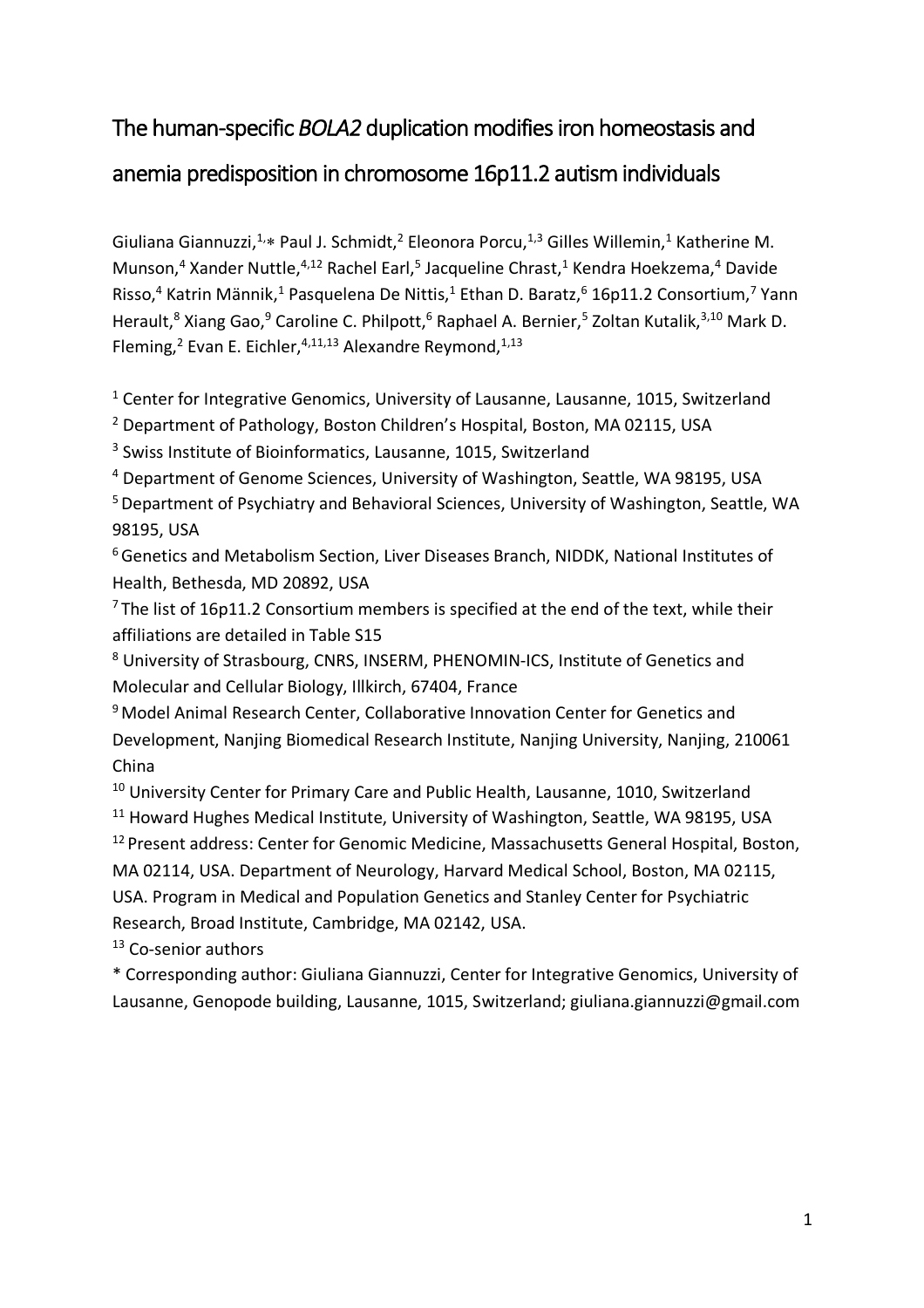#### Abstract

Human-specific duplications at chromosome 16p11.2 mediate recurrent pathogenic 600 kbp BP4-BP5 copy number variations, one of the most common genetic causes of autism. These copy number polymorphic duplications are under positive selection and include 3–8 copies of *BOLA2*, a gene involved in the maturation of cytosolic iron-sulfur proteins. To investigate the potential advantage provided by the rapid expansion of *BOLA2*, we assessed hematological traits and anemia prevalence in 379,385 controls and individuals who have lost or gained copies of *BOLA2*: 89 chromosome 16p11.2 BP4-BP5 deletion and 56 reciprocal duplication carriers in the UK Biobank. We found that the 16p11.2 deletion is associated with anemia (18/89 carriers, 20%, *P*=4e-7, OR=5), particularly iron-deficiency anemia. We observed similar enrichments in two clinical 16p11.2 deletion cohorts, with 6/63 (10%) and 7/20 (35%) unrelated individuals with anemia, microcytosis, low serum iron, or low blood hemoglobin. Upon stratification by *BOLA2* copy number, we found an association between low *BOLA2* dosage and the above phenotypes (8/15 individuals with three copies*,* 53%, *P*=1e-4). In parallel, we analyzed hematological traits in mice carrying the 16p11.2 orthologous deletion or duplication, as well as *Bola2+/-* and *Bola2-/-* animals. The deletion and *Bola2*-deficient mice showed early evidence of iron deficiency, including a mild decrease in hemoglobin, lower plasma iron, microcytosis, and an increased red blood cell zinc protoporphyrin to heme ratio. Our results indicate that *BOLA2* participates in iron homeostasis *in vivo* and its expansion has a potential adaptive role in protecting against iron deficiency.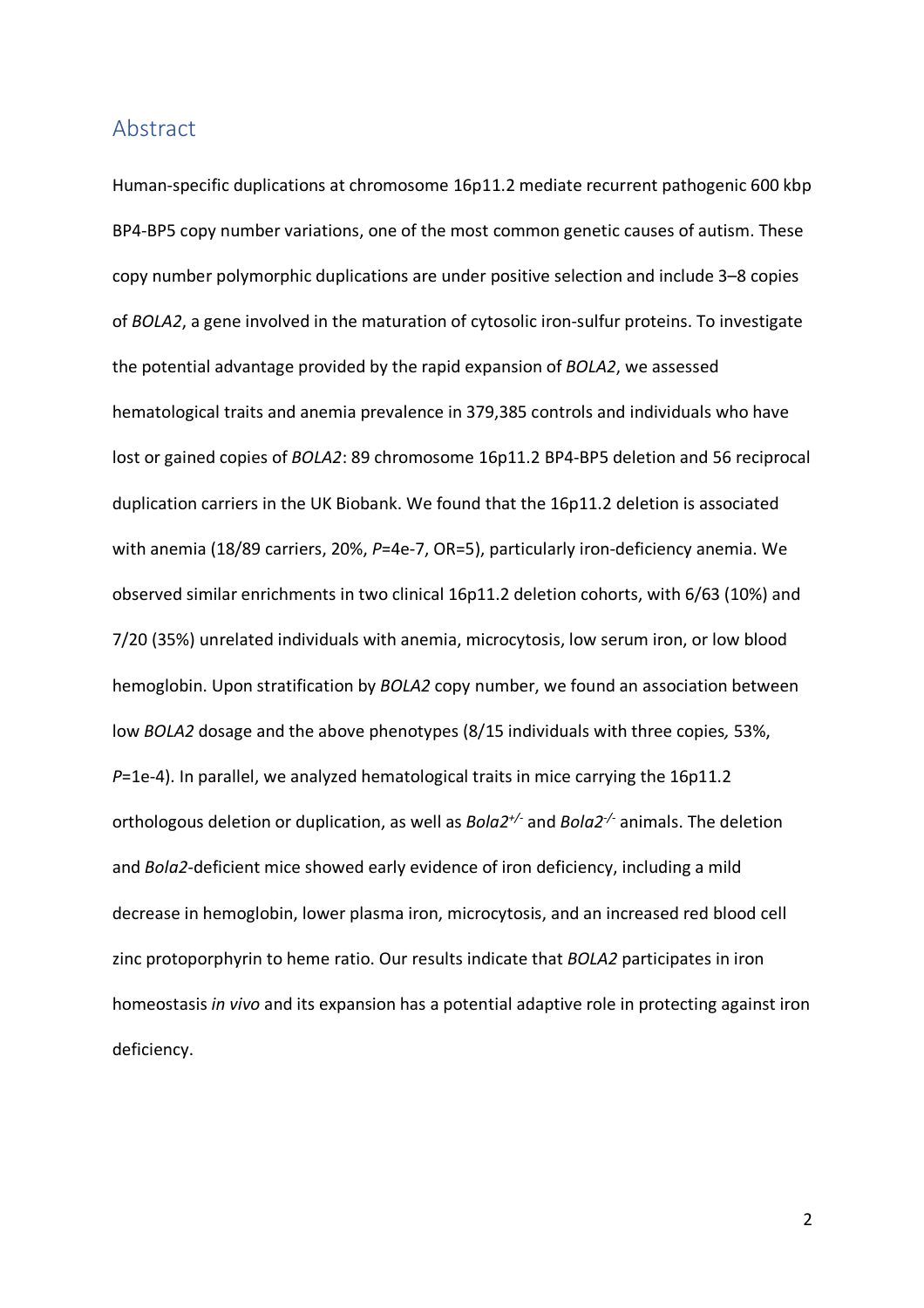### Introduction

The human 16p11.2 chromosomal region is a hotspot of recurrent pathogenic copy number variants with diverse sizes, breakpoints, and gene content. Most breakpoints map within homologous segmental duplication clusters, consistent with non-allelic homologous recombination (NAHR)<sup>1</sup>. Among these variants, 600 kbp deletions and duplications with breakpoints BP4 and BP5 are among the most frequent genetic causes of neurodevelopmental and psychiatric disorders <sup>2-6</sup>. They are also associated in a dosedependent manner with head circumference, body mass index, age at menarche, and the size of brain structures associated with reward, language, and social cognition  $5,7-12$ . BP4-BP5 rearrangements are mediated by *Homo sapiens sapiens*-specific duplications. These duplications appeared at the beginning of the modern human lineage, ~282 thousand years ago, rapidly increased in frequency, and are now nearly fixed in humans, suggesting that a possible evolutionary advantage outweighs the accompanying chromosomal instability  $^{13}$ . The human-specific duplications at BP4 and BP5 contain three genes—*BOLA2A/B*, *SLX1A/B*, and *SULT1A3/4*—that have single-copy orthologs in the mouse genome. Whereas *BOLA2A/B* and *SLX1A/B* have copies only in the BP4-BP5 flanking repeats, *SULT1A3/4* have paralogs within the neighboring BP2. The BP4-BP5 duplicons also harbor copies of the primate gene family *NPIP* 14, *BOLA2-SMG1* and *SLX1-SULT1A* fusion genes, and *SMG1P* and *LOC388242* pseudogenes (**Figure 1A**). These 102 kbp duplications are located at both ends of the singlecopy region and are copy number variant in the genomes of contemporary humans (3 to 8 diploid copies) but are single copy in archaic genomes for which DNA sequence data are available 13.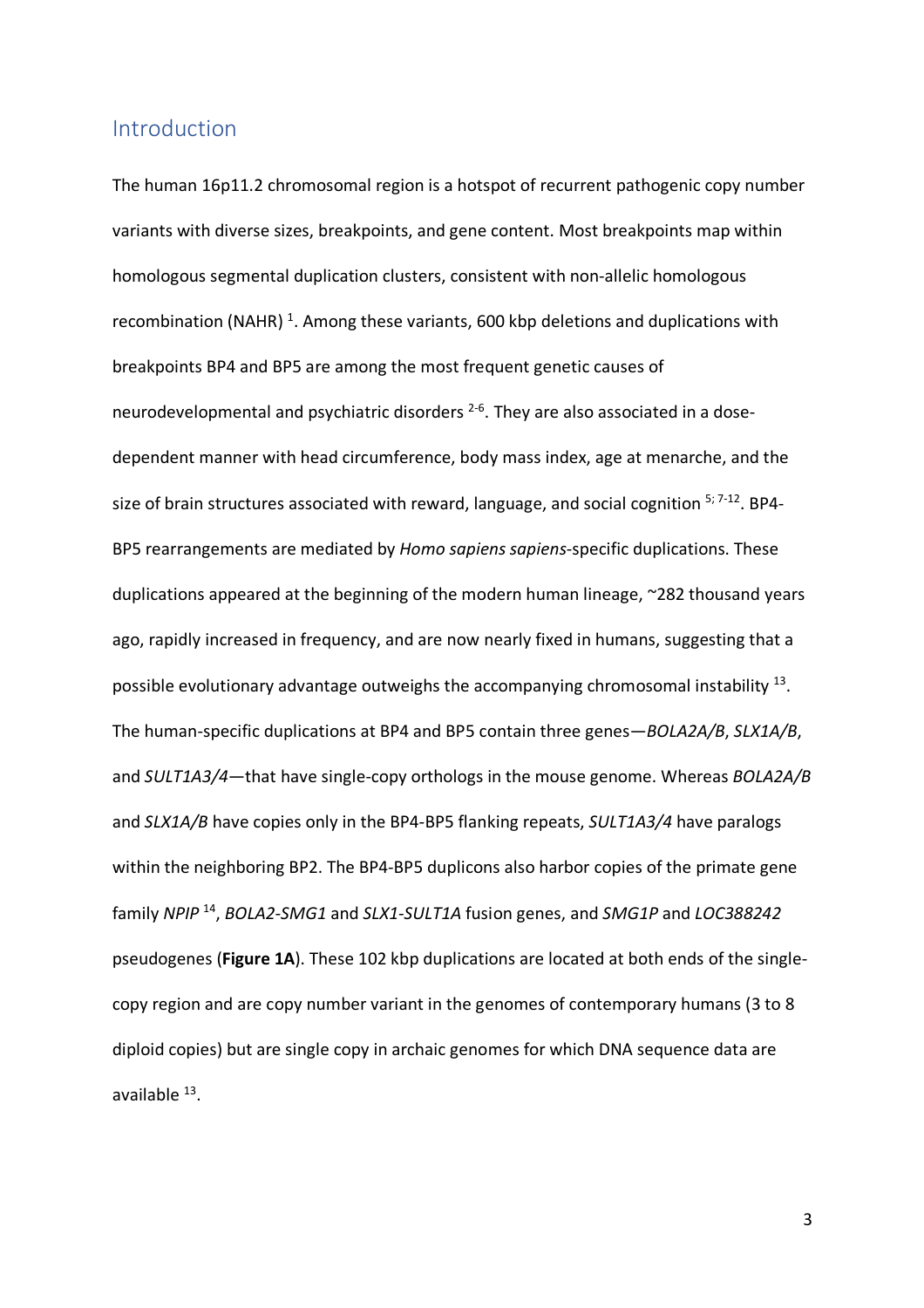In this work, we investigated the potential adaptive role of the human-specific duplications at 16p11.2 BP4 and BP5. We focused our study on the possible benefits associated with an increased dosage of *BOLA2*, as this is the only gene in the segment with convincing evidence of duplications restricted to *Homo sapiens* 13. As *BOLA2* copy number positively correlates with both RNA expression and protein level in humans, and *BOLA2* expression in stem and lymphoblastoid cells is higher in human than in other large-bodied apes  $^{13;15}$ , we hypothesize that a possible advantage of *BOLA2* expansion derives from increased expression levels in some human cells.

*BOLA2* encodes a protein that physically interacts with GLRX3 (glutaredoxin 3) to form a [2Fe-2S]-bridged heterotrimeric complex <sup>16</sup>. This complex participates in the maturation of cytosolic iron-sulfur proteins, transferring [2Fe-2S] clusters to CIAPIN1 (anamorsin), an essential component of the cytosolic iron-sulfur assembly (CIA) system <sup>17-19</sup>. In yeast, the [2Fe-2S]-bridged heterodimeric complex formed by the BolA-like protein Fra2 and the Grx3/Grx4 glutaredoxins has also essential roles in intracellular iron signaling and regulation 20; 21. GLRX3 and CIAPIN1 support erythropoiesis, as the knockdown of *glrx3* in zebrafish impairs heme synthesis and hemoglobin maturation 22, and *Ciapin1-*deficient mouse embryos are anemic <sup>23</sup>.

We investigated phenotypes associated with *BOLA2* copy number variation (CNV) in humans and mice and found that reduced *BOLA2* dosage associates with mild anemia in both species, suggesting a model wherein increases in *BOLA2* dosage might improve systemic iron homeostasis.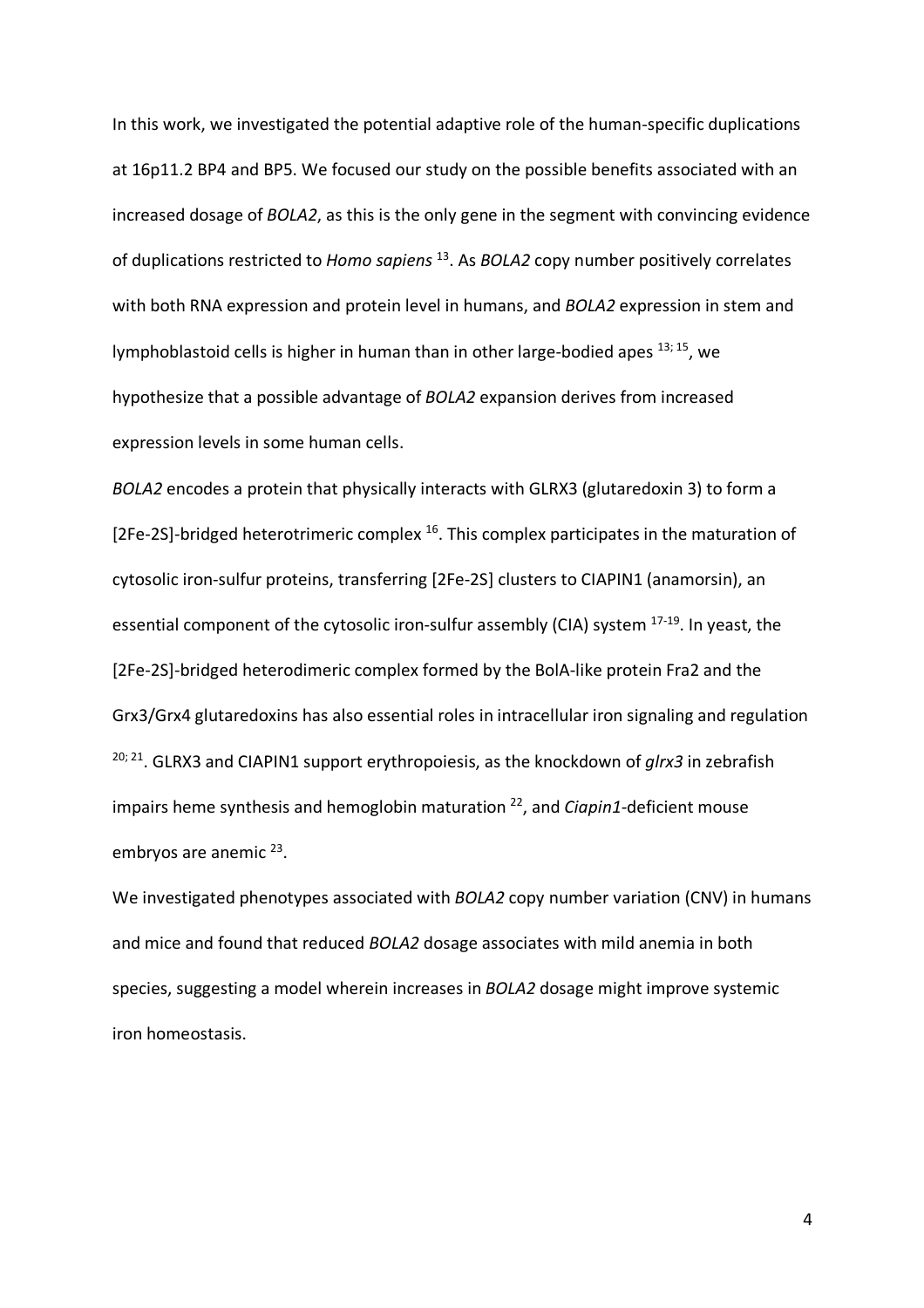### Material and Methods

#### Genotyping *BOLA2* copy number and statistical analysis in clinical cohorts

We estimated the *BOLA2A* and *BOLA2B* copy number of 16p11.2 BP4-BP5 deletion carriers with a molecular inversion probe (MIP) assay and probes mapping within *BOLA2* as described in Nuttle, et al <sup>13</sup>. We collected iron metabolism-related (serum iron, ferritin, transferrin, coefficient of saturation of iron in transferrin), hematological parameters, and/or information about diagnosis of anemia for these individuals. Within the European cohort, a diagnosis of anemia or microcytosis was established if the individual had low blood iron, low hemoglobin according to WHO guidelines  $24$ , mean corpuscular volume (MCV) < 80 fl, or received a diagnosis of anemia. Within the SVIP cohort, a diagnosis of anemia was established if the individual was identified as having anemia per caregiver or self-report on the standardized medical history interview and confirmed through medical records review. We used Fisher's exact test <sup>25</sup> to assess the statistical significance of the difference in anemia prevalence between individuals with low and high number of *BOLA2* copies. The Committee of Human Research Ethics of the Canton of Vaud, Switzerland approved the project. We obtained written informed consent from clinical cohort participants to perform this study.

#### CNV calling and association statistical analysis in UK Biobank population cohort

The UK Biobank (UKB)<sup>26</sup> is a volunteer-based general population biobank of the United Kingdom. Half a million participants aged 40-69 years at the time of recruitment (2006- 2010) were enrolled through National Health Service registers. Participants consented to provide personal and health-related information, biological samples, and to have their DNA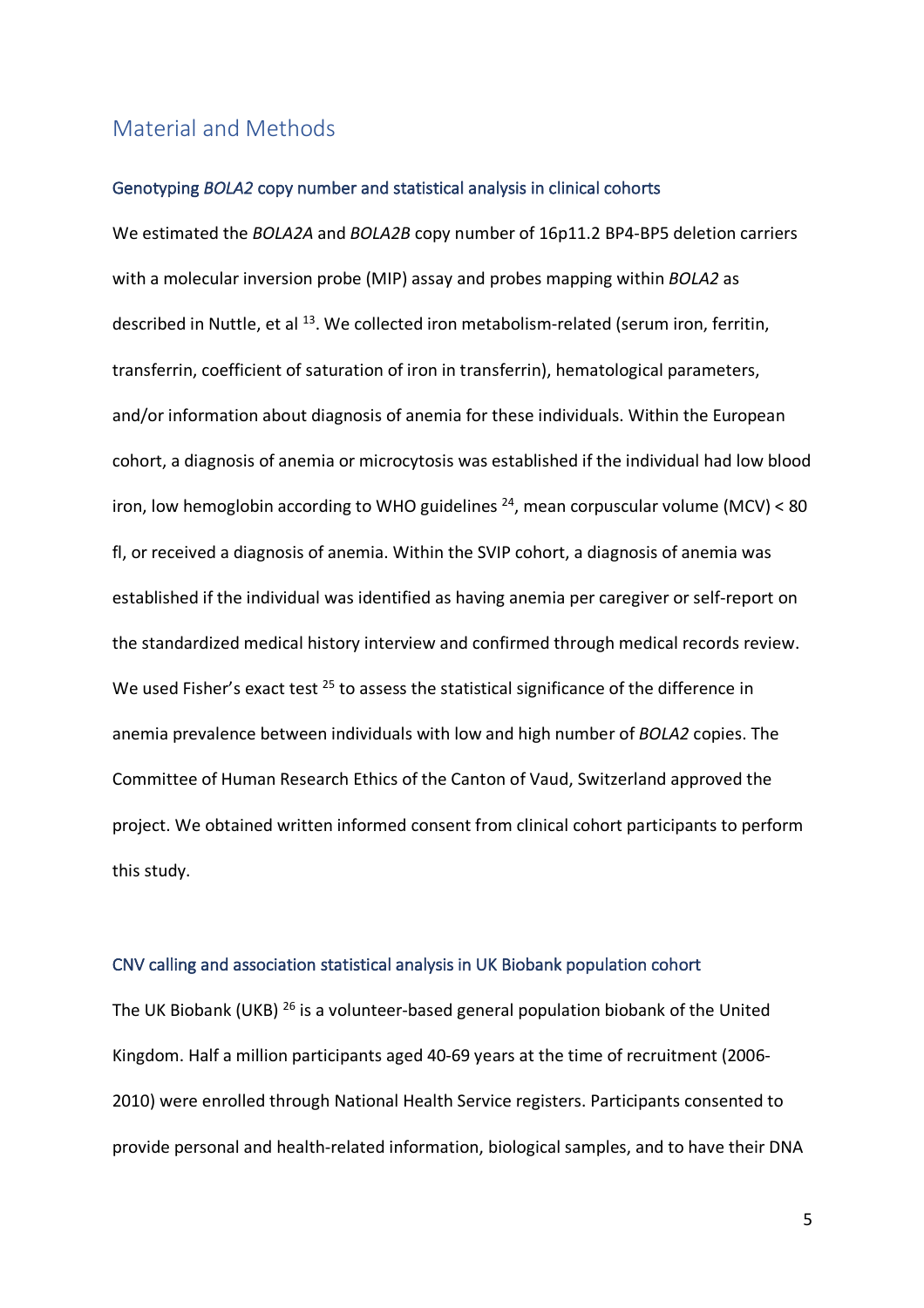tested. The UKB governing Research Ethics Committee has approved a generic Research Tissue Bank approval to the UKB, which covers the research using this resource. Single-nucleotide polymorphism genotyping in the UKB was performed using the UK BiLEVE and UKB Affymetrix Axiom platforms. Produced Log R ratio (LRR) and B allele frequency (BAF) values were formatted for CNV calling with hidden Markov model-based software PennCNV v1.0.4<sup>27</sup>. We retained samples that passed the post-processing quality-control parameters. To minimize the number of false positive findings, detected CNVs were stratified using a quality score (QS) <sup>28</sup>. Only validated (QS>|0.8|) carriers were included in downstream analyses. We considered "16p11.2 BP4-BP5 CNV carriers" those that had a deletion or duplication starting in the interval 29.4-29.8 Mbp and ending 30.05-30.4 Mbp (hg19). We restricted the analysis to unrelated participants who declared themselves as white British.

We searched for evidence of association between gene dosage at 16p11.2 BP4-BP5 (deletion carriers, control individuals, and duplication carriers) and hematological traits relative to red blood cells (RBCs), reticulocytes (immature RBCs), and platelets, using linear models in the statistical package R  $^{25}$ . We also ran pairwise comparisons of deletion carriers versus controls and duplication carriers versus controls using t-tests. In linear models, only additive effects for each copy (del=-1, controls=0, dup=1) were considered, and age, age^2, sex, the first 40 principal components from the genetic analysis, acquisition route, acquisition time, device ID, and freeze-thaw cycles were included as covariates. Trait measures were normalized by quantile transformation, prior to the analyses. To assess the prevalence of anemia, we analyzed hospital discharge diagnoses coded following the International Statistical Classification of Diseases and Related Health Problems, 10th revision (ICD-10) together with self-declared illnesses. This information is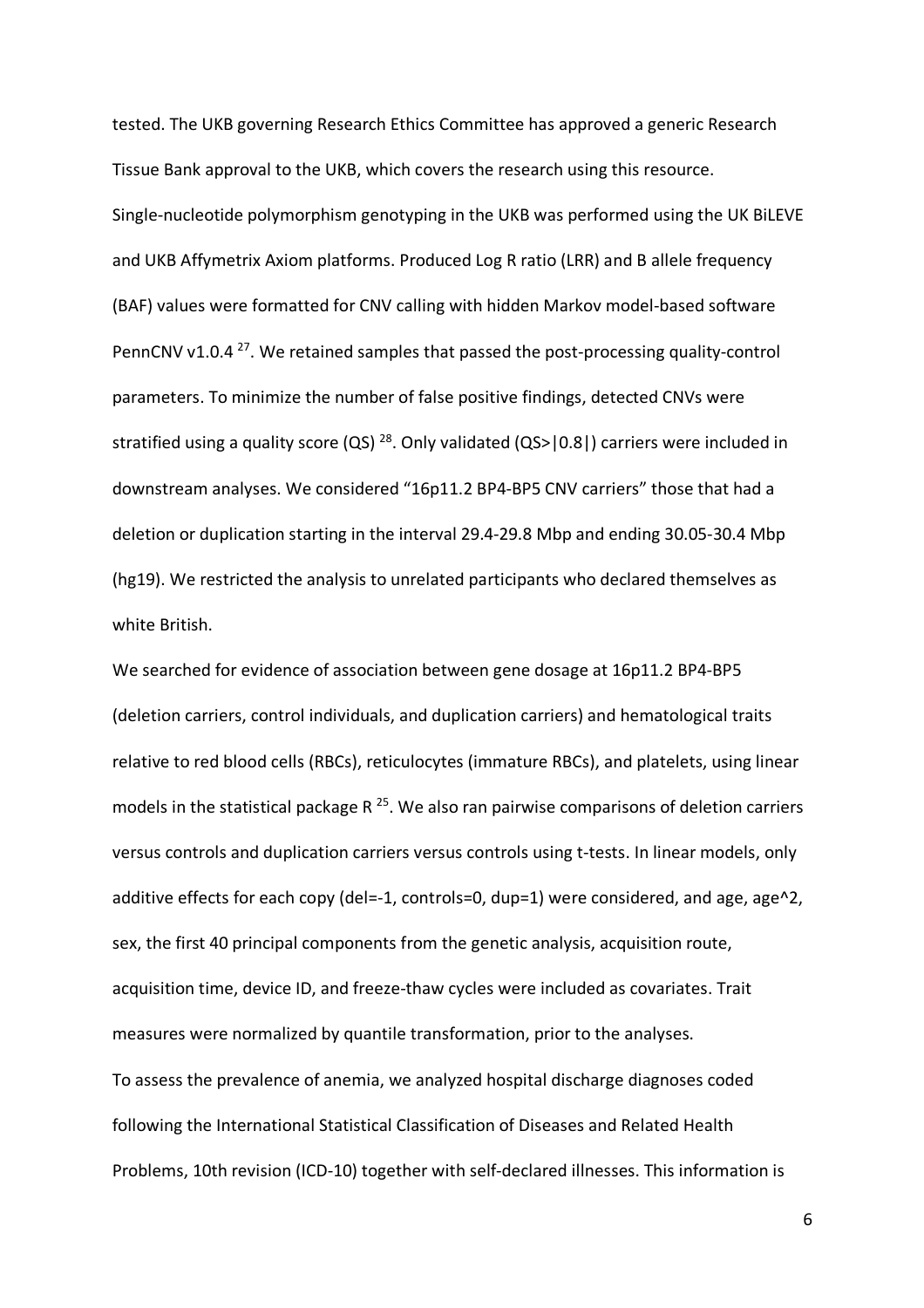available under data-fields 41202 and 41204 (respectively main and secondary diagnoses) and data-field 20002 of self-reported non-cancer medical conditions. We considered as anemic the individuals with ICD-10 codes D50, D51, D52, D53, D55, D58, D59, D60, D61, and D64, and self-reported non-cancer illness codes 1328, 1330, 1331, 1332, and 1446, as in Crawford, et al.  $^{29}$ . A participant was coded as anemic if he/she had a diagnosis or selfreported the condition. We also used information under data-field 6179 (mineral and other dietary supplements) to assess the treatment with iron supplementation. We tested the difference in anemia prevalence between 16p11.2 deletion and duplication carriers versus controls using Fisher's exact test.

#### Mouse models

We used the Del(*7Sult1a1-Spn*)6Yah (*Del/+*) and Dp(*7Sult1a1-Spn*)7Yah (*Dup/+*) mouse models 30 and the C57BL/6N-*Bola2tm1(KOMP)Wtsi/Nju* line (*Bola2tm1*) produced by the Knockout Mouse Project and International Mouse Phenotyping Consortium 31. *Bola2tm1* animals were acquired from the Nanjing Biomedical Research Institute of Nanjing University, China. For the *Del/+*, *Dup/+*, and *Bola2tm1* Swiss cohort, all mice were born and housed in the Animal Facility of the Center for Integrative Genomics. We first removed the *agouti* allele from the *Bola2tm1* line through backcrossing with C57BL/6N mice from Charles River. The animals were maintained on a standard chow diet (Kliba 3436, 250 ppm iron). All procedures were performed in accordance with protocols approved by the veterinary cantonal authority.

For the *Bola2tm1* US cohort, heterozygous *Bola2tm1* animals with the *lacZ* and *neo* cassettes were intercrossed to generate 8- and 15-week-old female animals for analysis. Furthermore, 129S4/SvJaeSor-*Gt(ROSA)26Sortm1(FLP1)Dym*/J mice were acquired from the Jackson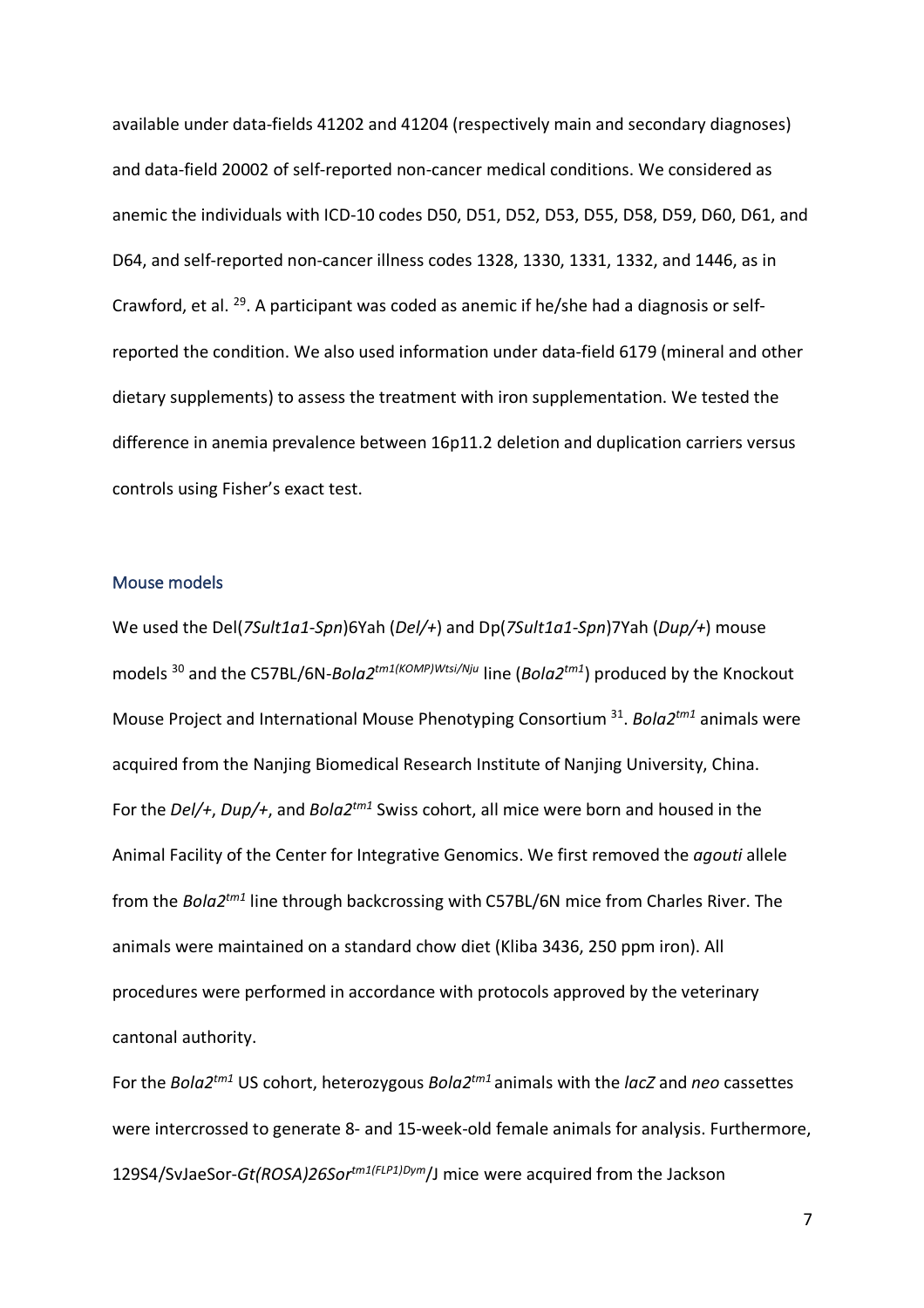Laboratory and backcrossed (N>20) to the C57BL/6J background. The *lacZ* and *neo* cassettes in the *Bola2tm1* animals were excised by breeding to the FLP1 mice and then backcrossed to C57BL/6J for an additional two generations. Resulting heterozygous animals were intercrossed to generate a cohort of 8-week-old female animals for analysis. All genetically modified mice were born and housed in the barrier facility at Boston Children's Hospital. The animals were maintained on Prolab RMH 3000 diet (380 ppm iron; LabDiet). All procedures were performed in accordance with protocols approved by the Institutional Animal Care and Use Committee. In both animal facilities mice were provided water and food *ad libitum* and housed in 12-hour-long cycles of light and darkness.

#### SMRT sequencing of *Bola2*-/- mouse genome

Genomic DNA was isolated from the buffy coat layer of the blood of a male null mouse with the *lacZ* and *neo* cassettes excised 32. We prepared one DNA fragment library (40-160 kbp inserts) with no additional shearing. After SMRTbell preparation, the library was sizeselected with the BluePippin™ system (Sage Science) at a minimum fragment length cutoff of 40 kbp. Final library average size was 90 kbp. SMRT sequence data were generated using the PacBio Sequel instrument with Sequel Binding and Internal Ctrl Kit 3.0, Sequel Sequencing Kit 3.0, MagBead cleanup, diffusion loading, and acquisition times of 10-hour movies. A total of three SMRT Cell 1M v3 cells were processed yielding 11.5-fold (ROI/3.2 G) or 11.9-fold (raw/3.2G) whole-genome sequence data. The average subread length was 22.2 kbp with a median subread length of 14.1 kbp and N50 subread length of 35.9 kbp. Raw reads were mapped back to the mm10 mouse reference genome with minimap2 33 and inspected manually at the *Bola2* locus and genome-wide with the PacBio structural variant calling and analysis tool. Local assembly of reads was done with the Canu assembler  $34$ .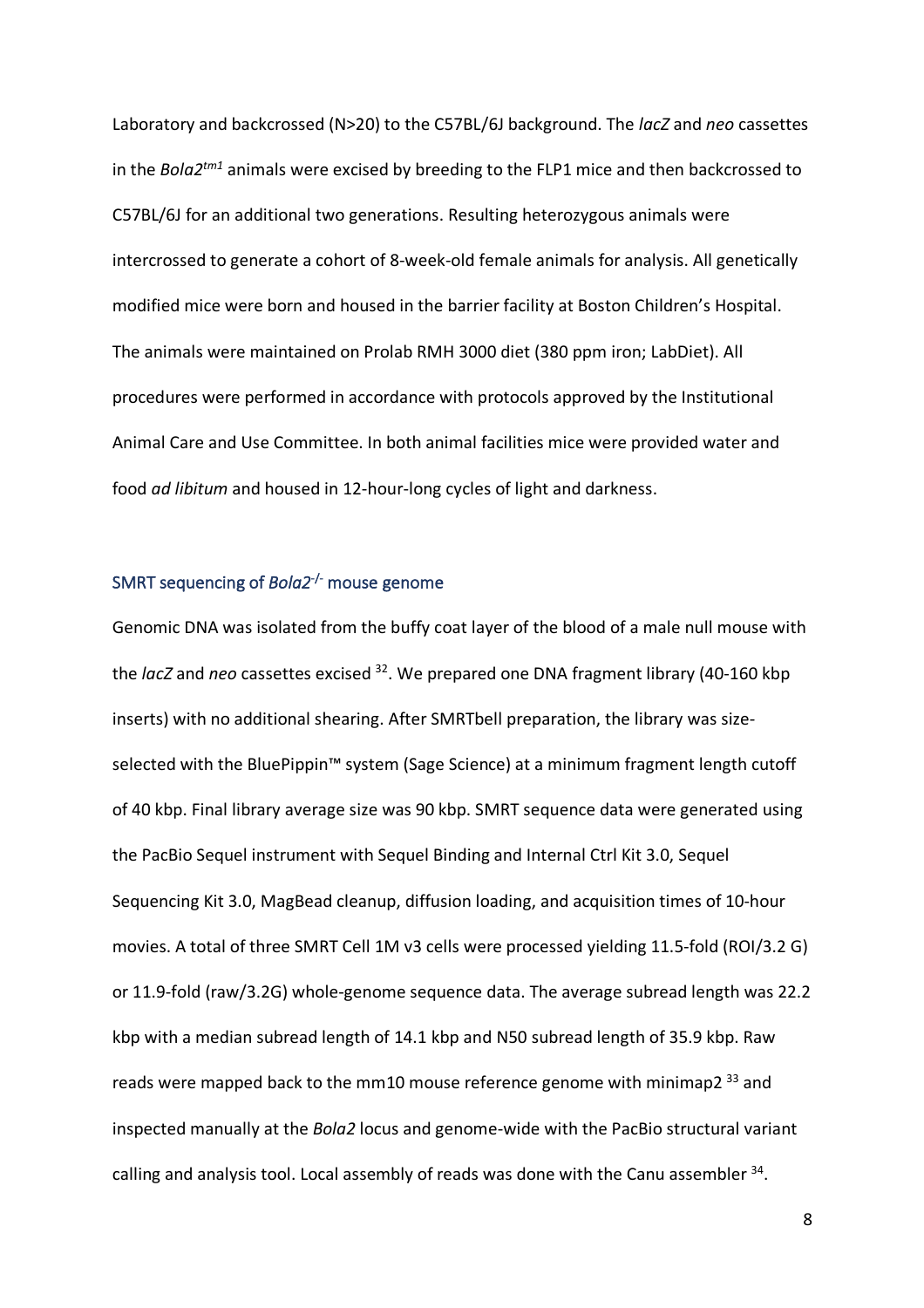#### Blood and tissue iron analysis

For the *Del/+*, *Dup/+*, and *Bola2tm1* Swiss cohort, whole blood was collected from the tail vein in EDTA or heparin tubes (Sarstedt) for hematological and plasma iron measurements, respectively. Plasma was prepared by centrifugation for 10 minutes at 2,000 x g, 4 degrees. Measurements were executed by the Centre de PhénoGénomique, EPFL, Lausanne. The low body weight of 7-week-old *Del/+* females did not allow collecting blood for hematological measurements due to ethical limits imposed by the veterinary office.

For the *Bola2tm1* US cohorts, whole blood for complete blood counts was collected from the retro-orbital sinus into EDTA-coated microtainer tubes (Becton Dickinson) from animals anesthetized with ketamine/xylazine (100-120 mg/kg ketamine and 10 mg/kg xylazine) in sterile saline. Samples were analyzed on an Avida 120 analyzer (Bayer) in the Boston Children's Hospital Department of Laboratory Medicine Clinical Core Laboratories. Whole blood for other purposes was collected by retro-orbital bleeding into serum separator tubes (Becton Dickinson), and serum was prepared according to the manufacturer's instructions. Serum iron values were determined with the Serum Iron/TIBC kit (Pointe Scientific) according to the manufacturer's instructions. Liver and spleen tissues were collected and tissue non-heme iron concentrations were determined as described previously <sup>35</sup>. Zinc protoporhyrin (ZPP) values in whole blood were analyzed on a ProtoFluor-Z Hematofluorometer (Helena Laboratories) according to the manufacturer's instructions. Statistical analyses (t-test and linear model) were performed using the R software environment <sup>25</sup>. Plots were created using the R packages ggplot2 (v.2.2.1)  $^{36}$ , gridExtra (v.2.3)  $37$ , and reshape2 (v.1.4.2)  $38$ .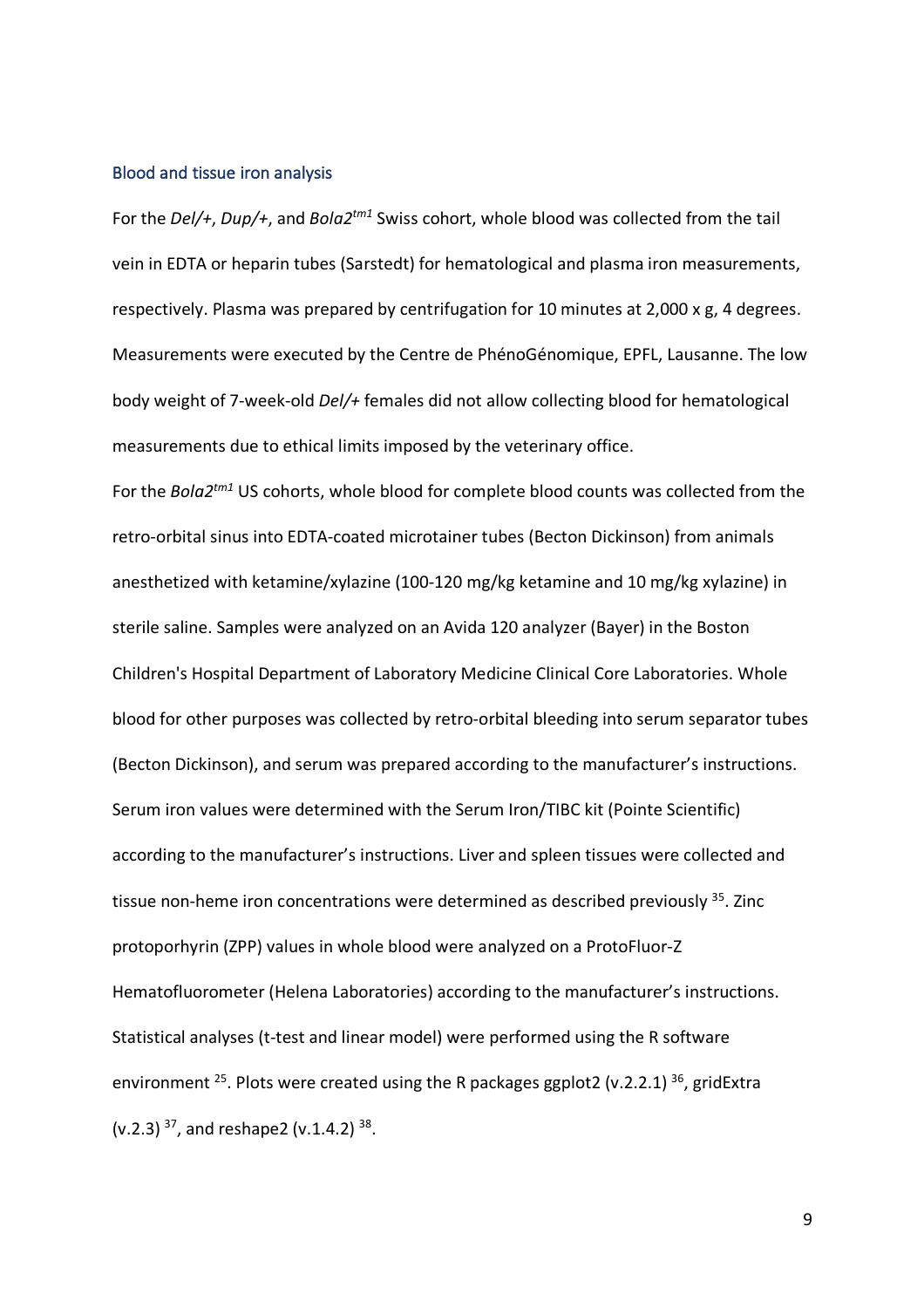## Results

#### 16p11.2 deletion carriers have fewer copies of the *BOLA2*-*SLX1*-*SULT1A* segment

We previously sequenced haplotypes of the 16p11.2 BP4-BP5 interval <sup>13</sup>. They differ in the number of copies and positions of a 102 kbp *BOLA2*-*SLX1*-*SULT1A* segment, i.e., its abundance within the BP4 or BP5 low-copy repeats. In particular, H3, the most common haplotype, has one copy of the segment at BP4 (including the paralogs *BOLA2B*, *SLX1B*, and *SULT1A4*) and two copies at BP5 (including the paralogs *BOLA2A*, *SLX1A*, and *SULT1A3*) (**Figure 1A**). As alleles with 16p11.2 BP4-BP5 CNVs are generated through NAHR between paralogous copies of this segment <sup>13</sup>, we expect that deletion and duplication alleles would lose or gain copies of this segment along with one copy of the intervening unique region containing genes from *SPN* to *CORO1A* (**Figure 1B**). To assess this prediction, we quantified the number of copies of *BOLA2* in 16p11.2 BP4-BP5 deletion carriers collected by the 16p11.2 Consortium (European cohort, n = 67) and the Simons Variation in Individuals Project (SVIP,  $n = 63$ )  $^{13}$ .

Whereas European individuals from the 1000 Genomes Project and Human Genome Diversity Project (n = 635) have a mode of six copies of *BOLA2*, 16p11.2 deletion carriers showed a left-shifted distribution with a mode of four copies, confirming reduced *BOLA2*  copy number (**Figure 1C**). Correspondingly, expression of *BOLA2* is positively associated with dosage in lymphoblastoid cells of 16p11.2 CNV carriers<sup>39</sup>. We identified nine and eight 16p11.2 deletion carriers with three *BOLA2* copies in the European (13.4%) and SVIP (12.7%) cohorts, respectively, compared to 0.2% (1 in 635) in control individuals. We never identified individuals with only two copies; one *BOLA2* copy per haploid genome is the ancestral copy number state observed both in great apes and archaic hominin genomes  $^{13}$ .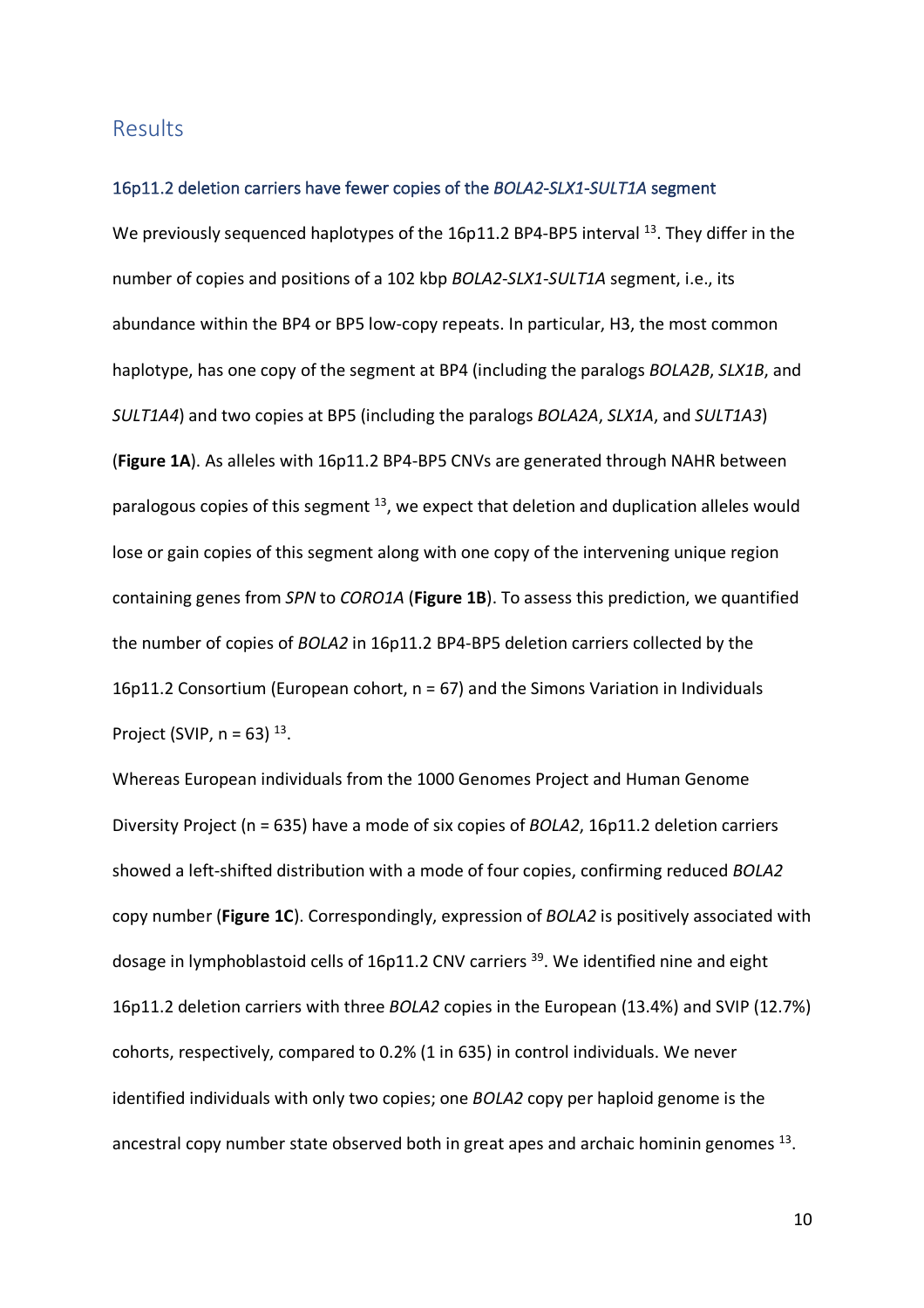## Chromosome 16p11.2 microdeletion is associated with anemia and mild hematological defects

Since 16p11.2 BP4-BP5 CNVs affect the dosage of the copy number polymorphic *BOLA2A/B*, *SLX1A/B*, and *SULT1A3/4* genes, it is possible that some associated phenotypes are due to the dosage change of one or a combination of these genes. Because *BOLA2* binding partners have been implicated in iron metabolism pathways and erythropoiesis, we evaluated hematological parameters, including RBC indices and anemia, in 16p11.2 BP4-BP5 CNV carriers versus control individuals.

We examined CNVs in 488,366 individuals from the UKB and identified 89 unrelated Europeans (35 females and 54 males) carrying the 16p11.2 BP4-BP5 deletion and 56 (32 females and 24 males) carrying the duplication. We compared 18 hematological parameters to those of 379,385 control individuals with linear models and t-tests combining and separating the genders (**Table S1**).

Gene dosage at 16p11.2 was negatively correlated with platelet count (PLTc, Beta = -0.685, *P* = 1e-15) and platelet mass per volume of blood (PLTcrit, Beta = -0.535, *P* = 4e-10), and positively associated with mean platelet volume (Beta = 0.444, *P* = 2e-7) (**Figure 2A**). Deletion carriers showed RBC anisocytosis (increased RBC distribution width, RDW, Beta = - 0.48, *P* = 2e-8) and a higher mean reticulocyte volume in males (*P* = 4e-4) (**Figure 2A**), but all other RBC traits were not different from controls. While female duplication carriers appeared to have lower RBC count, hemoglobin concentration, and hematocrit percentage, these associations did not survive multiple testing correction (**Table S1**). We then tested a possible association between 16p11.2 gene dosage and the prevalence of

anemia using both primary and secondary diagnoses collected for UKB participants. We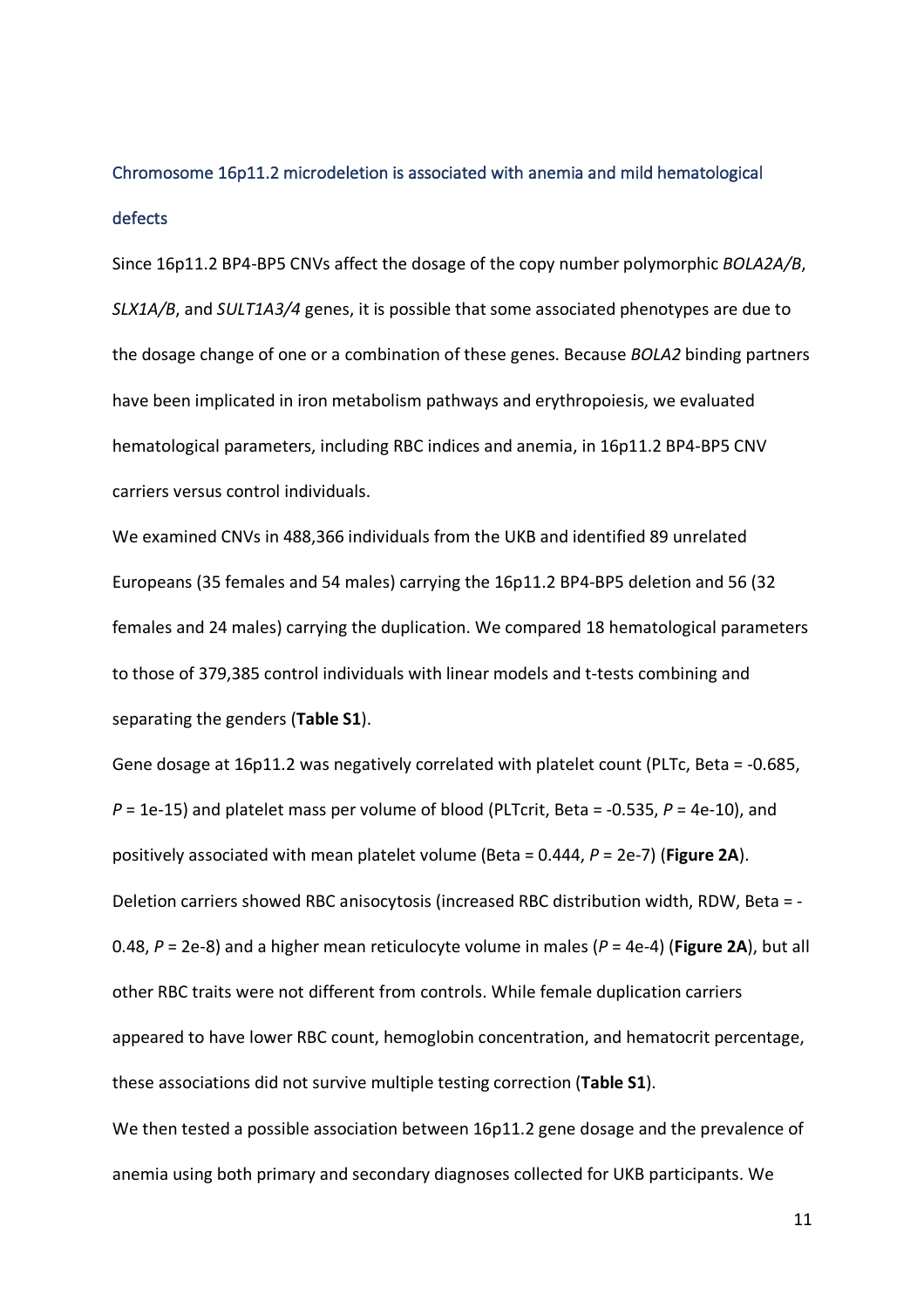found that the 16p11.2 deletion is associated with a higher prevalence of anemia (Fisher's exact  $P = 4e-7$ , OR = 4.8) with 18 out of 89 carriers referred as anemic (20%) compared to 5% of control individuals (**Figure 2B**). Of these, four were females and 14 were males, with a trend towards higher prevalence of anemia in males (Fisher's exact *P* = 0.1). Out of the 11 cases for which the type of anemia was specified, nine individuals had iron deficiency anemia (six with ICD-10 D50 diagnosis and three that self-reported the condition, three females and six males), one had vitamin B12 deficiency anemia, and one had autoimmune hemolytic anemia. We next assessed the prevalence of iron deficiency anemia (ICD-10 D50) in 16p11.2 deletion carriers versus control individuals and confirmed the higher prevalence in the former group (Fisher's exact *P* = 4e-3). In contrast with deletion, 16p11.2 duplication showed no association with anemia (Fisher's exact *P* = 0.8).

## Reduced *BOLA2* copy number more strongly associates with anemia prevalence in 16p11.2 deletion carriers

Candidate genes for anemia in the 16p11.2 region are *BOLA2* and *ALDOA* 18. *ALDOA* missense mutations cause an autosomal recessive hemolytic anemia 40, and this is distinctly different from the iron deficiency anemia associated with the 16p11.2 deletion. We thus interrogated the possible involvement of *BOLA2* and hypothesized that *BOLA2* CNV might contribute to the incomplete penetrance of anemia with the lowest copy number possibly conferring a higher risk. To test this hypothesis, we estimated *BOLA2* copy number and collected information regarding the presence of anemia, microcytosis, or iron deficiency in 83 families with chromosome 16p11.2 deletion. This includes 63 deletion probands from the SVIP cohort (**Table S2**) and 25 deletion carriers belonging to 20 families from the European cohort (**Table S3**).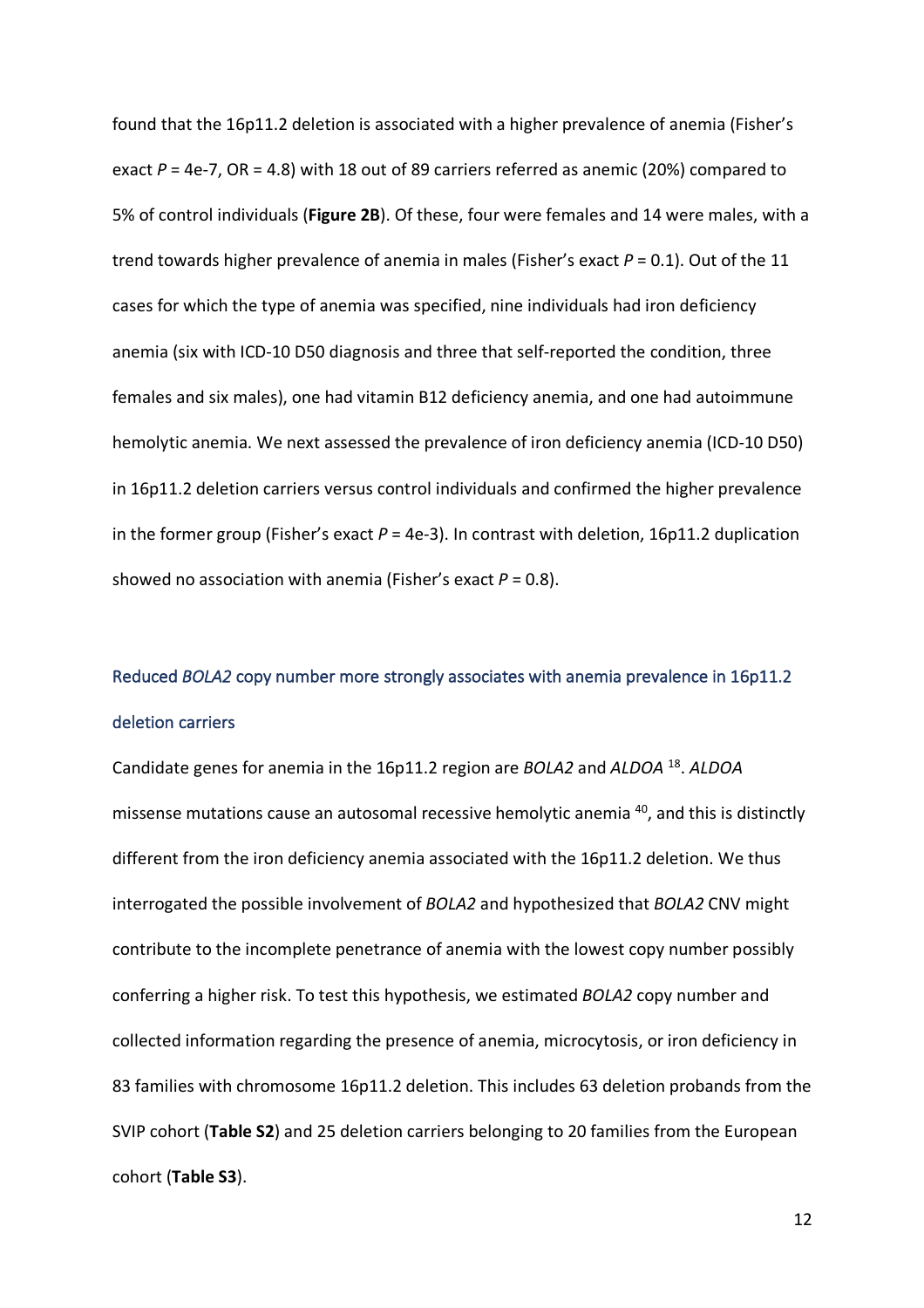Six out of 63 probands from the SVIP cohort received a diagnosis of anemia ( $\approx$ 10%). We found a striking and significant difference in the prevalence of anemia between deletion carriers with three copies of *BOLA2* (4 out of 8, 50%) and those with more than three copies (2 out of 55, 4%) (Fisher's exact *P* = 1.6e-3). In the European cohort, we collected partial hematological, ferritin, and iron measurements, or information on diagnosed medical conditions. Seven out of 20 (35%) unrelated deletion carriers had low hemoglobin concentration (mild or moderate anemia), low serum iron, and/or microcytosis, or received a diagnosis of anemia. Of these seven affected individuals, four have three *BOLA2* copies and three have four. Here, we found a trend of higher anemia prevalence in individuals with three copies (Fisher's exact *P* = 0.1) and observed that individuals both with three and four copies might be more susceptible to anemia, microcytosis, or iron deficiency (Fisher's exact *P* = 0.08). We note that the European cohort subgroup for which we have phenotype data is enriched with individuals having three or four *BOLA2* copies. This might partly explain the different anemia prevalence in the two clinical cohorts (10% vs. 35%). Combining the two cohorts, the occurrence of anemia among deletion carriers with three *BOLA2* copies is significantly higher than that among those with more than three copies (Fisher's exact *P* = 1e-4, OR = 13.6) (**Figure 2B**).

Whereas we uncovered an association between 16p11.2 deletion, particularly *BOLA2* copy number, and anemia, we cannot rule out that the genotype of the remaining allele could have an influence. For example, genome-wide association studies for blood cell traits have discovered that the variant rs3809627 mapping to the 16p11.2 BP4-BP5 region affects the RBC count, MCV, mean corpuscular hemoglobin (MCH), and mean reticulocyte volume (MRV)<sup>41-43</sup>. We assessed the joint effects of the 16p11.2 BP4-BP5 CNV and this SNP on hematological traits and diagnosis of anemia in the UKB (**Supplemental Methods and Table**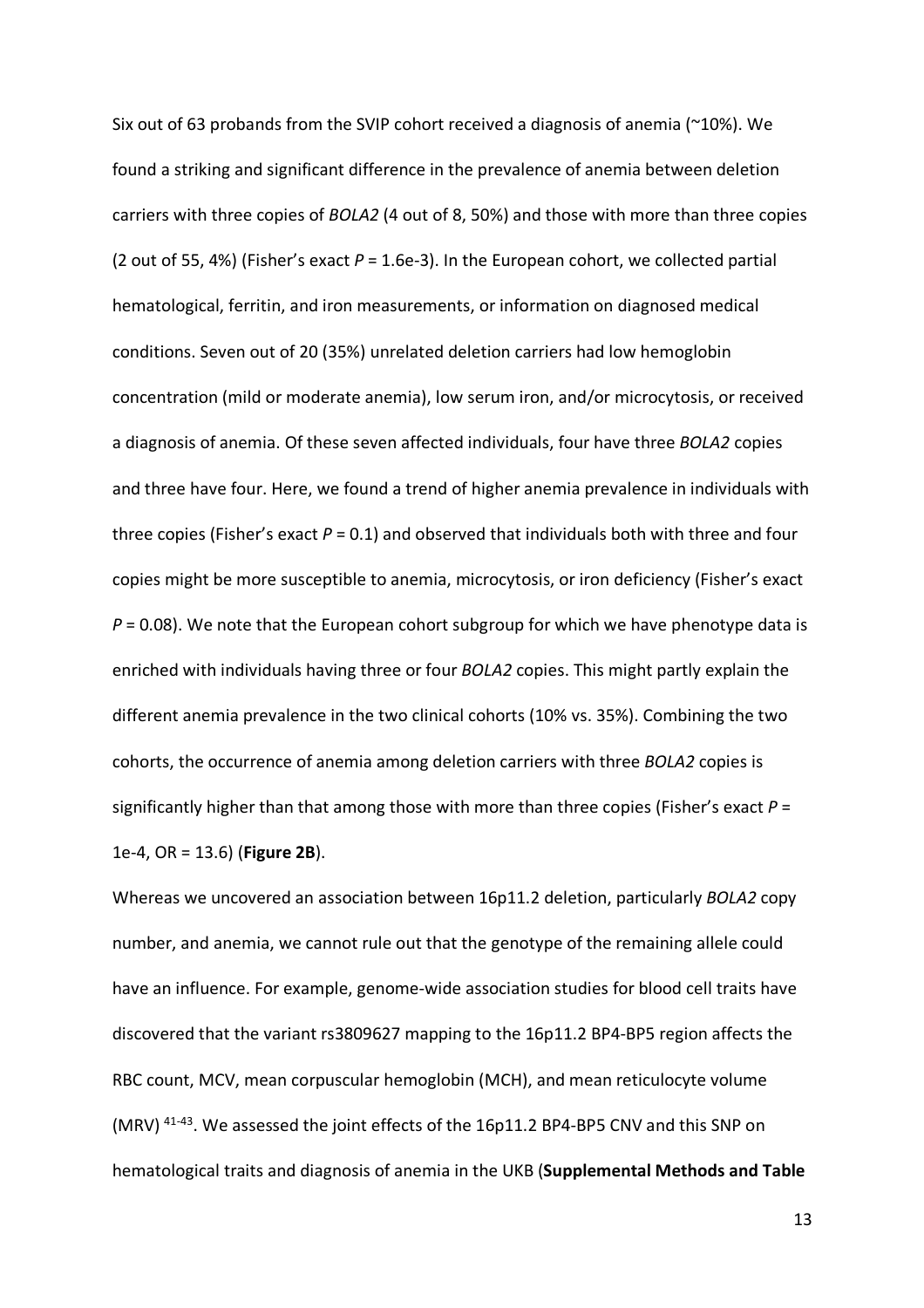**S4**). We found that the effects of the CNV and the SNP on hematological parameters are independent and the presence/absence of anemia among 16p11.2 deletion carriers is not associated with the rs3809627 genotype on the remaining allele. We next assessed the joint contributions of a rs3809627 proxy (i.e. rs12444415) and *BOLA2* copy number on diagnosis of anemia in the SVIP cohort and confirmed that the SNP has no significant effect (**Supplemental Methods**).

## Mouse models of the 16p11.2 deletion present with mild anemia and features indicative of early iron deficiency

To validate our human results, we assessed mouse models that carry a deletion (*Del/+*) or duplication (*Dup/+*) of the *Sult1a1*-*Spn* region syntenic to the human 16p11.2 BP4-BP5 locus  $30$ . In these models, the rearranged region includes 26 genes that are in single copy in both the human and mouse genomes, together with the mouse single-copy *Sult1a1*, *Slx1b*, and *Bola2* whose orthologs map to the human-specific duplicated cassette. In contrast to other animal models of the 16p11.2 BP4-BP5 CNV<sup>44;45</sup>, these animals recapitulate the CNV both of the human single-copy genes and the copy number variant *BOLA2*, *SLX1*, and *SULT1A* genes (**Figure 1A**). In particular, *Del/+* mice allow studying the effects of reduced *Bola2* dosage in the context of the whole 16p11.2 BP4-BP5 rearrangement.

We measured plasma iron and 44 hematological parameters in *Del/+* and *Dup/+* male and female mice, as well as their respective wild-type littermates (Del and Dup mouse cohorts), at 7 (hematology only in males), 15, 29, and 50 weeks of age. In parallel, we recorded the body weight from 5 to 53 weeks of age (**Figure S1**). As reported in Arbogast, et al. 30, *Del/+* male and female mice had a lower body weight. The weight of *Dup/+* males was not different from that of their wild-type littermates, whereas *Dup/+* females showed increased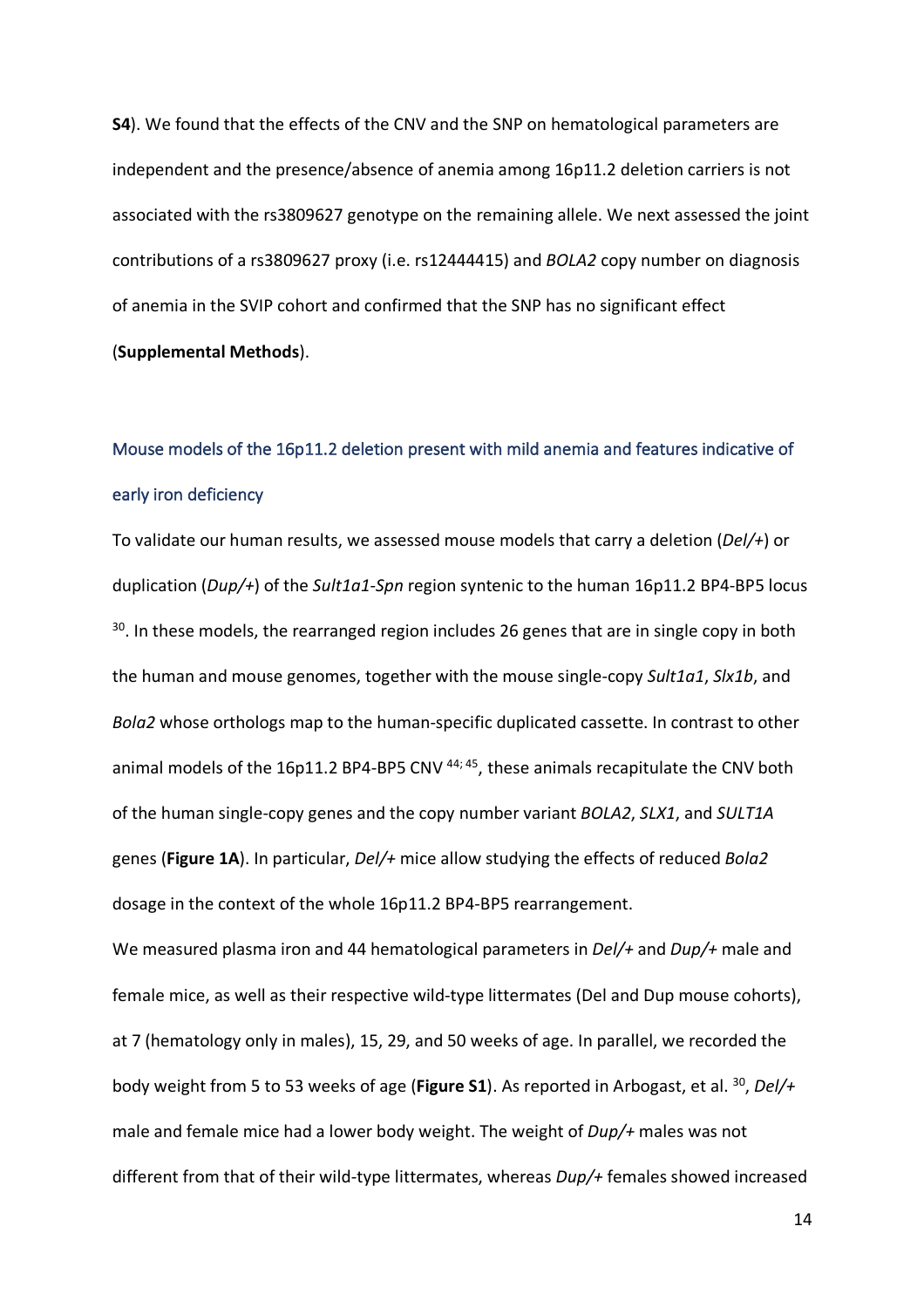weight at 19 and between 23 to 29 weeks of age (*P* < 0.05). *Del/+* mice showed lower plasma iron levels at 7, 15, 29, and 50 weeks of age and both genders. When we included both genotype and weight in the linear model, neither variable was significantly associated with iron level, probably because of the strong effect of the genotype on the weight in *Del/+* mice. We observed no significant difference between *Dup/+* mice and wild-type littermates although we noted a trend towards higher iron level in the former (**Figure 3A, Table S5**). Some male mice had to be separated because of aggressive behavior. Their husbandry status affected the plasma iron, with male mice housed in single cages showing higher iron levels (*P* = 0.06 in the Del cohort at 50 weeks of age and *P* = 0.01 in the Dup cohort at 29 weeks of age) (**Table S5**).

We describe here differences in hematological parameters between genotypes that differed significantly (*P* < 0.05) in at least two time points. *Del/+* males showed lower MCV, MCH, red cell hemoglobin content (CH), mean corpuscular hemoglobin concentration of reticulocytes (MCHCr), and hemoglobin content of reticulocytes (CHr), and higher RDW; these results are consistent with a mild hypochromic microcytosis (**Figure 3B**, **Table S6**). Female mice showed a similar trend. No hematological parameter differed significantly between *Dup/+* mice and wild-type littermates in more than one time replicate, in both females and males, except for a lower percentage of basophils in *Dup/+* females (**Table S7**).

## *Bola2* haploinsufficient and deficient mice have lower blood iron, smaller red blood cells, and higher zinc protoporhyrin and mean platelet mass

We assessed the role of *Bola2* in organismal iron metabolism and blood cell traits, analyzing mouse models with ablation of *Bola2*. To control for genetic background and environmental variability, we measured iron-related and hematological parameters in *Bola2*-/- (homozygous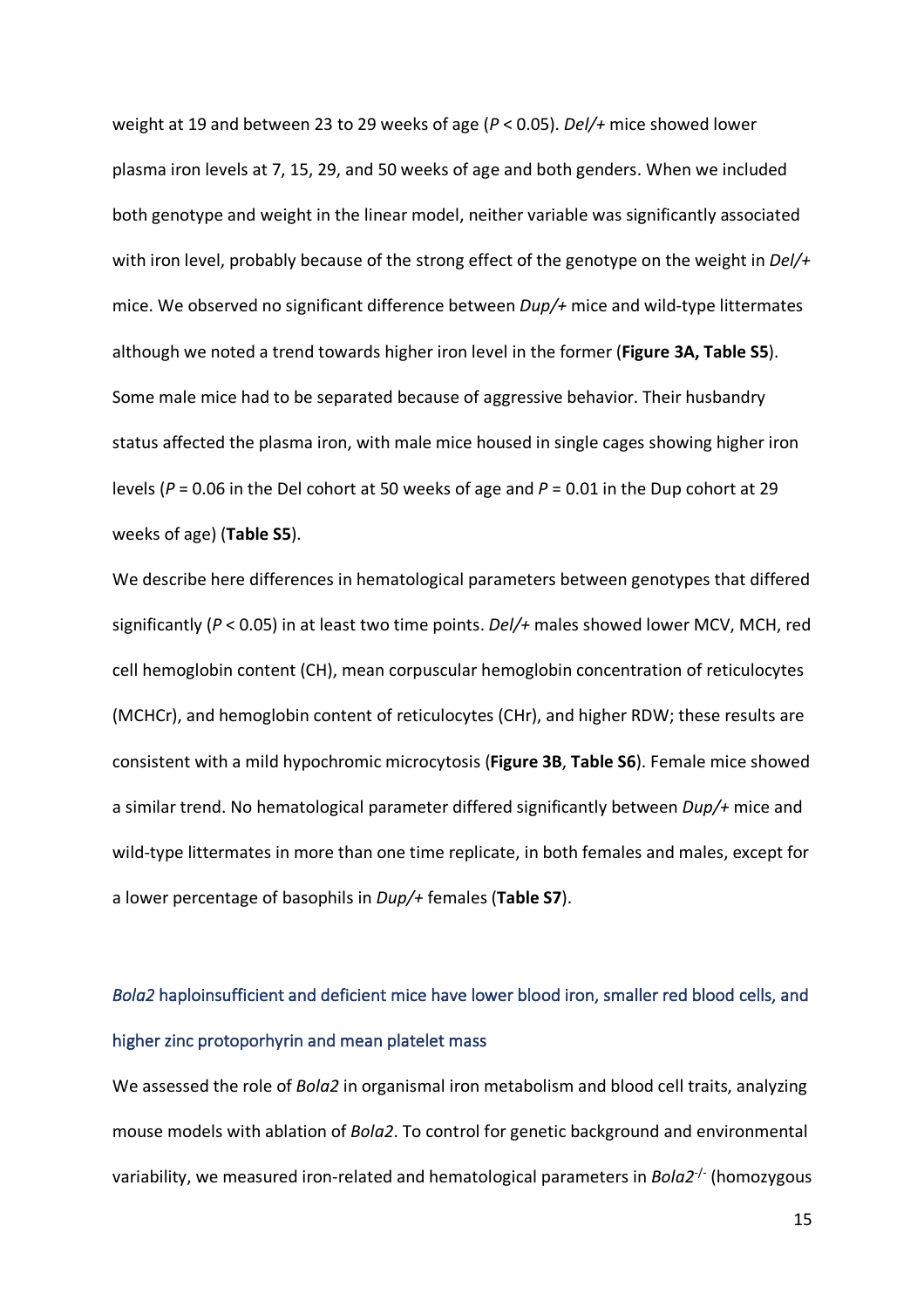mutants, ko/ko), *Bola2*+/- (heterozygous mutants, ko/+), and *Bola2*+/+ mice (wild-type littermates, +/+). We created three different cohorts: i) a *Bola2tm1* Swiss cohort; ii) a *Bola2tm1* US "neo-in" cohort; and iii) a *Bola2tm1* US cohort where we excised the *lacZ* and neomycin cassette to eliminate potential secondary effects of the antibiotic selection gene embedded within the locus.

We first assessed the engineered genotype by sequencing the genome of one neomycin cassette-excised *Bola2-/-* male. We generated ~12-fold sequence coverage using the longread single-molecule, real-time (SMRT) sequencing platform and mapped and assembled long reads containing the *Bola2* locus. All sequence reads (9/9) confirmed the presence of a 563 bp deletion corresponding to exons 2-3 (**Figure S2**), replaced by a 216 bp insertion, which includes one copy of the *FRT* recognition site. Western blotting of liver tissue from Bola2<sup>-/-</sup>, Bola2<sup>+/-</sup>, and wild-type mice ("neo-in" animals) confirmed the absence and reduced level of BOLA2 (**Figure S3**).

To create the *Bola2tm1* Swiss cohort, we set 25 ko/+ x ko/+ pairs that generated 21 +/+, 54 ko/+, and 26 ko/ko mice born within the same three-day interval from 17 crosses, suggesting no prenatal lethality (**Figure 4A**). Ko/+ and ko/ko mice showed no weight difference compared to wild-type littermates between 5 to 29 weeks of age, or in liver weight at 31 weeks (**Figure 4B and Figure S4**). We tested for a possible association between *Bola2* dosage and plasma iron level at three different ages, 8, 17, and 22 weeks, in both genders. We observed significant positive association in females at 8 weeks (Beta = 3, *P* = 2e-3) and trend in males at 22 weeks (Beta = 4.3, *P* = 6e-2) (**Figure 4C, Table S8**). When adjusting for weight and/or husbandry condition (males only, single versus shared cage), the association of iron level with gene dosage remained. Of note, animals isolated to a single cage show significantly higher plasma iron levels, as observed in the Del and Dup mouse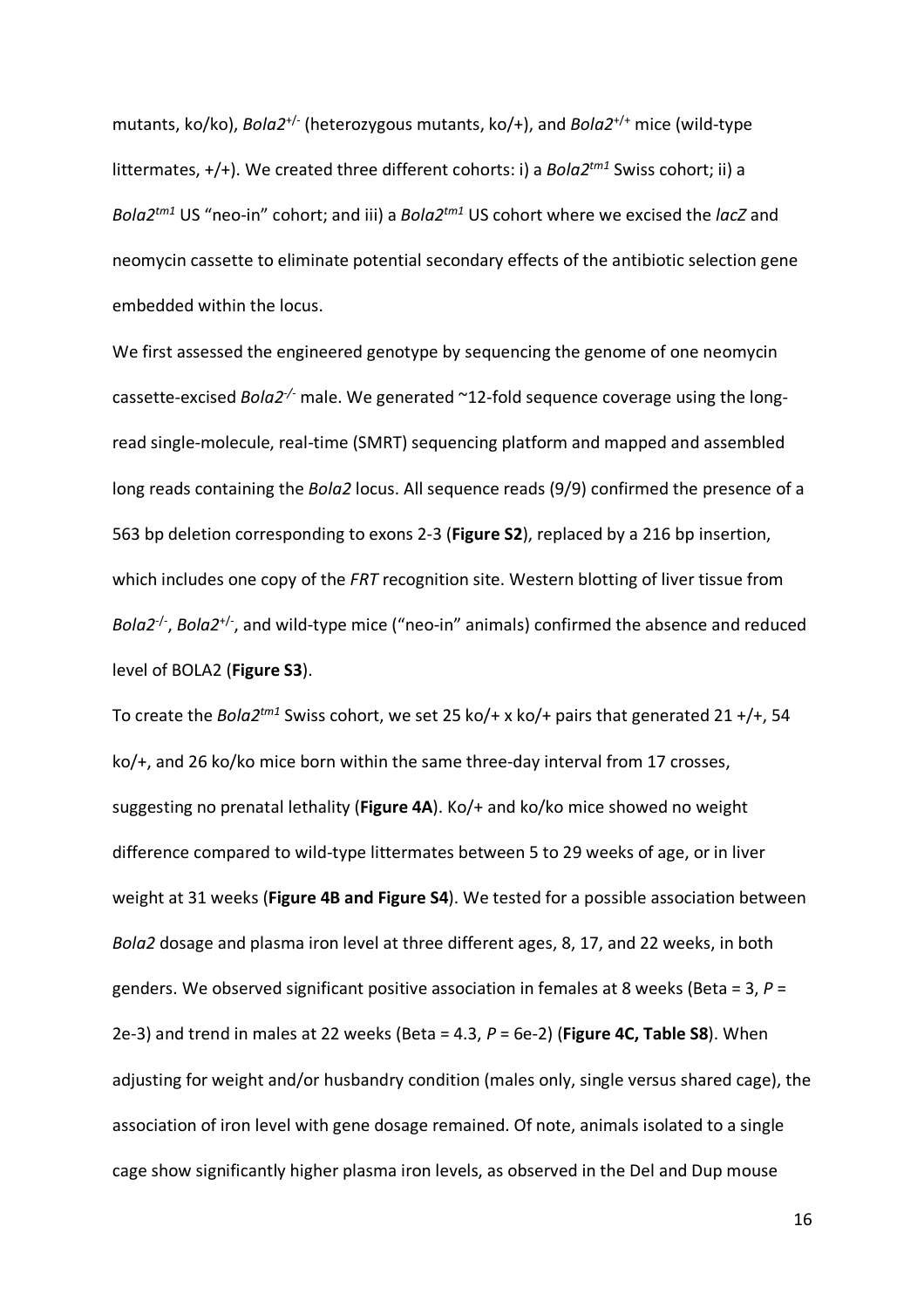cohorts. As a result, we constructed two linear models to estimate the effect of the number of *Bola2* copies on the iron level, assessing mice in single and shared cages separately. The effect of the genotype on the iron level was stronger and significant only in male mice housed in shared cages. However, the slopes of these two correlations did not differ significantly  $(P = 0.15)$ .

*Bola2* dosage affects RBCs, reticulocytes, and platelets (**Figure 4D, Table S9**). Specifically, the MCV (Beta = 0.7, *P*males = 2e-2, *P*females = 4e-4 at 17 weeks), MCH (Beta = 0.3, *P*males = 2e-4 at 22 weeks, *P*females = 2e-5 at 17 weeks), and CH (Beta = 0.2, *P*males = 4e-2, *P*females = 8e-5 at 17 weeks) decrease in *Bola2*+/- and *Bola2*-/- mice, in both genders. This shows that *Bola2* haploinsufficiency and deficiency are associated with a mild hypochromic microcytosis. Reticulocytes showed the same features, i.e., their size and hemoglobin content are positively associated with *Bola2* copy number. We observe that some platelet traits show differences: the PCDW (platelet component distribution width, Beta = 1.4,  $P_{\text{males}}$  = 5e-2, *P*females = 8e-2) is positively associated with *Bola2* copy number, while the MPC (mean platelet component concentration, Betamales = -8, *P*males = 7e-3) and MPM (mean platelet mass, Beta = -0.02, *P*males = 3e-2, *P*females = 3e-3) are negatively associated. To generate the US cohorts, heterozygous *Bola2<sup>tm1</sup>* mice on a pure C57BL/6N background

were intercrossed. *Bola2tm1* animals with the *lacZ* and *neo* cassettes excised with the *Gt(ROSA)26Sortm1(FLP1)Dym*/J FLP transgenic line on the C57BL/6J background were backcrossed to C57BL/6J for two more generations. Resulting heterozygous animals were intercrossed to yield (B6N)B6J  $N_3F_1$  animals. We assessed complete blood counts and performed additional tests, including serum and tissue iron levels (**Tables S10-13**). We replicated the mild microcytosis in the "neo-in" cohort  $(P = 1e-2)$  and observed no alteration in iron levels or spleen/body weight ratio suggestive of abnormal iron storage or an anemia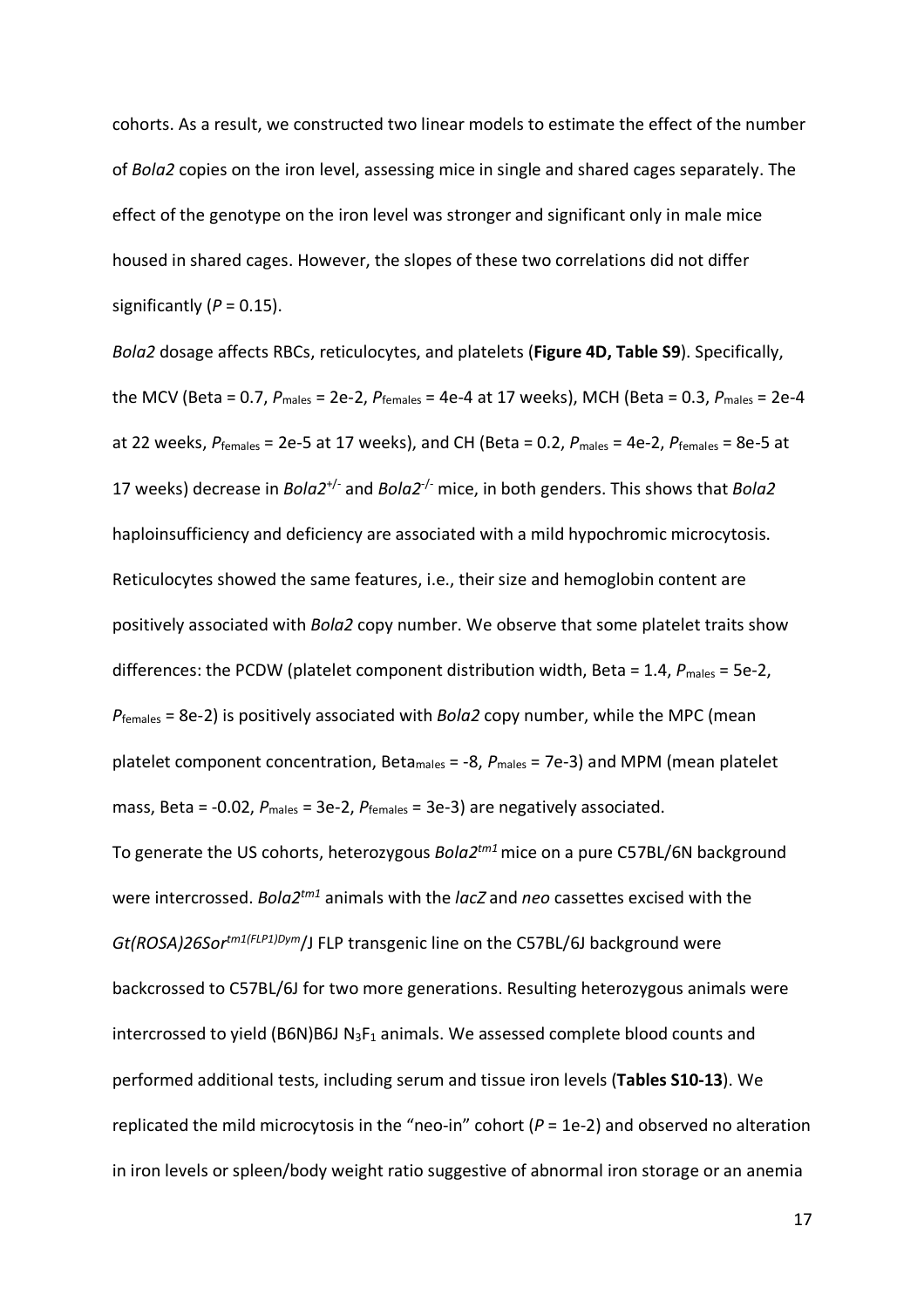compensated by erythroid hyperplasia. There were no morphological differences on peripheral blood smears. However, there were elevated ZPP normalized to heme levels in the blood of  $Bola2^{-1}$  mice ( $P = 2e-2$  in the "neo-in" and  $P = 1e-3$  in the "neo-excised" cohort, **Figure 4E**), suggesting functional iron deficiency in maturing erythroid cells that could account for the mild microcytosis.

These data show that *Bola2* haploinsufficiency and deficiency cause mild hypochromic, microcytic, iron-deficiency anemia and suggest that a decrease in *BOLA2* dosage might be causative for the iron-deficiency anemia seen in 16p11.2 deletion carriers.

### **Discussion**

This work sheds light on some possible benefits of increased *BOLA2* dosage in humans, with six copies (the most common copy number), on average, per genome, compared to two copies in other hominins, primates, and mammals 13. Duplications containing *BOLA2* map to the 16p11.2 locus and generate chromosomal instability associated with neurodevelopmental and psychiatric disorders. *BOLA2* duplications are thus another example of genetic trade-off as their potential gain comes with the cost of predisposition to pathogenic rearrangements  $^{2-11; 13}$ , similarly to the positively selected 17q21.31 inversion associated with increased fecundity but predisposing to a deletion syndrome <sup>46; 47</sup>. We assessed blood-related phenotypes associated with *BOLA2* copy number and found that, as recently reported  $^{29}$ , the 16p11.2 BP4-BP5 deletion is associated with anemia (18/89, ~20% of carriers), particularly iron deficiency anemia (9/11 cases with specified type of anemia), in a large adult population cohort, and men seemed to be more affected than women. In 16p11.2 deletion clinical cohorts, ~50% of carriers with three *BOLA2* copies are anemic, suggesting a contribution of lower *BOLA2* dosage. We validated these results in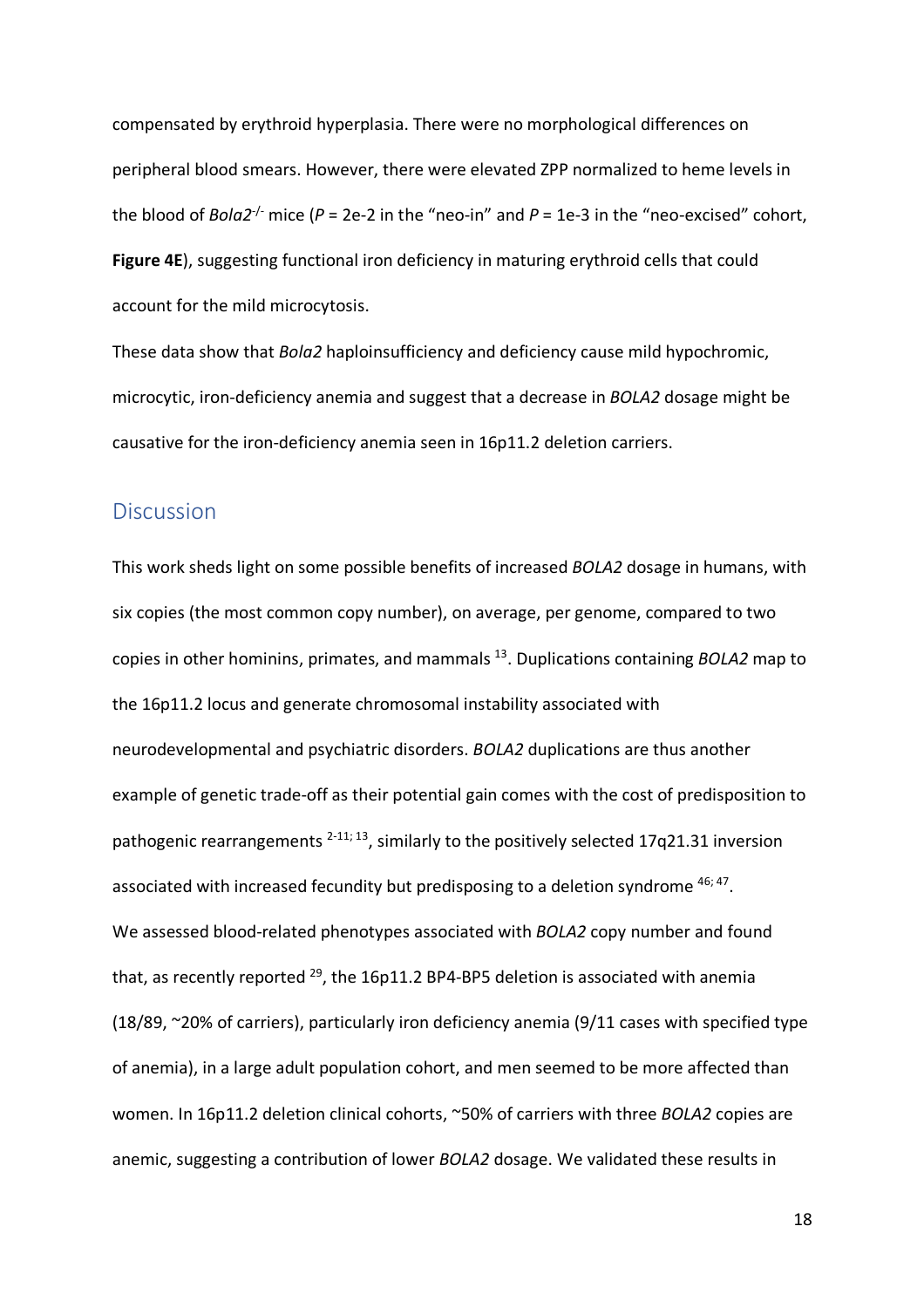mouse models of the 16p11.2 deletion, encompassing the *BOLA2* ortholog, and *Bola2* specific haploinsufficiency and deficiency. All models presented iron deficiency and a mild form of microcytic and hypochromic anemia. Recalling the higher susceptibility of men, among *Del/+* mice, only males had microcytosis, lower corpuscular hemoglobin, and anisocytosis. Transcriptome profiling of the brain cortex shows that *Del/+* females but not males have increased expression of *Glrx3* and *Bola1*, thus possibly compensating the decreased *Bola2* expression through increased expression of BOLA2 binding partner (GLRX3) or mitochondrial counterpart (BOLA1) (P.D.N., et al., unpublished data). Finally, *Bola2* knockout mice showed mild microcytosis, higher ZPP level, and lower plasma iron, although the last phenotype was not observed in all longitudinal measurements possibly due to compensatory mechanisms. Our data suggest that *BOLA2* is a driver of iron deficiency anemia; however, it is still possible that other genes in the 16p11.2 single-copy region or its flanking human-specific duplicon contribute to this phenotype, as the number of *BOLA2* copies coincides with the number of copies of the entire 102 kbp segment. The effects of *BOLA2* copy number polymorphism on the phenotypic spectrum and incomplete penetrance of phenotypes of the 16p11.2 deletion is a striking example of the contribution of genes in the flanking low-copy repeats to traits associated with a genomic disorder, pointing out the evolutionary and medical relevance of this work.

We found discrepancies in hematological parameters between human and mouse. Both *Del/+* male and *Bola2*-/- and *Bola2*+/- mice had significantly lower MCV and MCH compared to wild-type mice. We did not find the same features in RBCs of 16p11.2 deletion carriers possibly due to an unreported iron supplementation therapy for anemia. In fact, we found no difference in dietary iron supplementation between 16p11.2 deletion carriers and controls from the UKB (data-field 6179, comparing iron versus "none of the above", Fisher's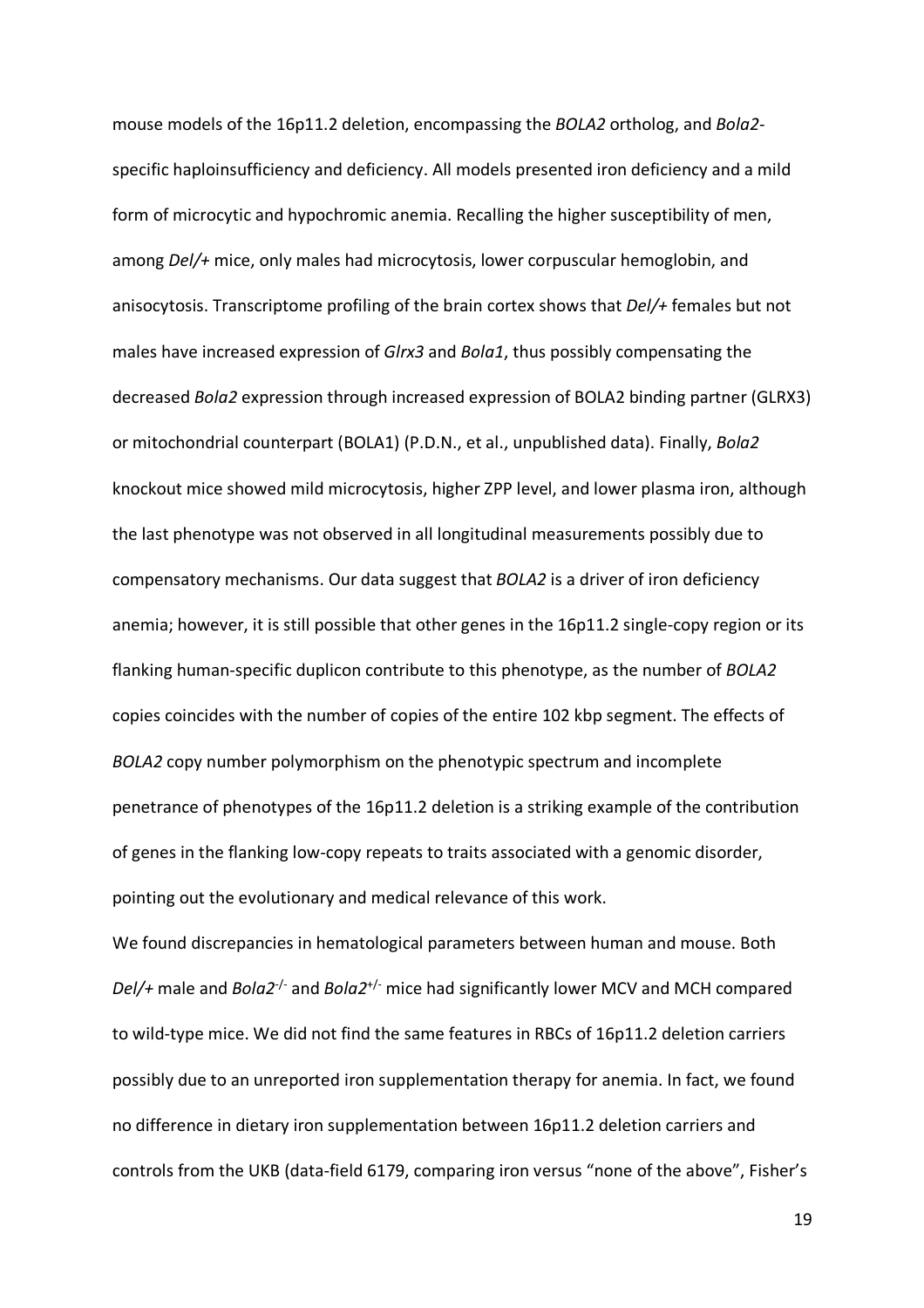exact  $P = 0.6$ ). We note that this information might be partial as it was collected by a touchscreen questionnaire. RBC traits and/or iron levels were not modified in 16p11.2 duplication carriers and duplication mouse models. It is possible that cells are sensitive to low BOLA2 levels but there is no effect when these are above a certain threshold. Alternatively, opposite balancing effects and/or negative epistasis might be at play between *BOLA2* copy numbers and the duplication of other gene/s of the 16p11.2 region. Platelet traits were modified in human and mouse; however, humans showed negative effects of gene dosage on PLTc and PLTcrit and positive effects on platelet volume, whereas *Del/+* male, *Bola2*-/- and *Bola2*+/- mice showed higher platelet mass. As *BOLA2* dosage modifies two hematopoietic lineages, the RBCs and platelets, it is possible that this variant acts in the megakaryocyte-erythroid progenitor. Alternatively, these platelet alterations could be secondary to the iron deficiency, as serum iron is inversely related to PLTc and PLTcrit in iron deficiency anemia 48-50. Human versus mouse discrepancies further confirm the fundamental divergence in gene expression between human and mouse hematopoiesis and the limitations of mouse systems to model human hematopoiesis <sup>51; 52</sup>.

Overall our data suggest that increased *BOLA2* dosage in humans might protect against iron deficiency. Iron deficiency is still the most common micronutrient deficiency in the world and the most common cause of anemia  $53$ , suggesting the difficulty to precisely tune iron metabolism in humans. Iron is an essential micronutrient and serves as a cofactor for numerous enzymes, including those involved in energy metabolism, synthesis of DNA and proteins, and a range of other biochemical functions in cells. It is important in brain development, kidney function, immune responses, and growth and is essential for oxygen transport and delivery as component of hemoglobin and myoglobin  $54$ .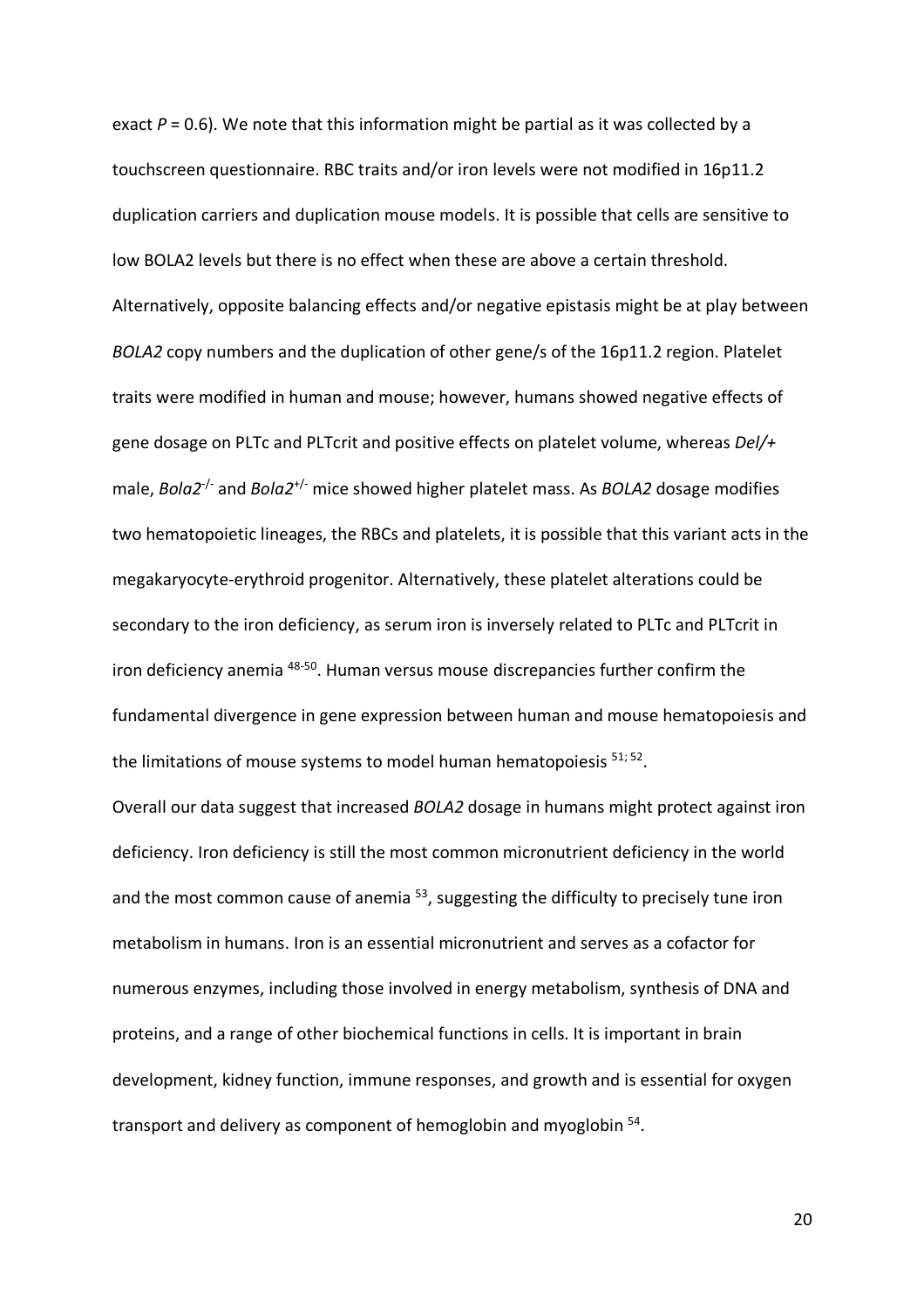Veterinary hematological data for chimpanzee, bonobo, gorilla, and orangutan 55 (**Table S14**) show that hemoglobin and iron levels in the blood do not differ between humans and great apes, suggesting that humans need higher BOLA2 levels to guarantee the same level of iron supply to the organism. Menstrual blood loss is much larger in human than in great apes. Different hypotheses have been proposed to explain this difference: elimination of pathogens from the reproductive tract; economy of energy as it is more costly to maintain the endometrium than to grow a new one; elimination of defective embryos; and adaptation to increased amounts of easily absorbable iron from meat <sup>56</sup>. It is possible that the increased copy number of *BOLA2* is necessary to cope with the increased menstrual iron loss, although males seemed to be more affected by anemia among 16p11.2 deletion carriers.

Higher BOLA2 levels might have been important in the past to thrive in nutrient poor environments or during the transition from a red meat hunter-gatherer Paleolithic diet to the iron-reduced cereal grain Neolithic diet, although *BOLA2* expansion is dated much earlier <sup>13</sup>. These shifts likely resulted in an increased risk of iron deficiency anemia, especially in women of reproductive age. The rapid expansion and selection of *BOLA2* copy number at the root of the *Homo* lineage may have evolved to deal with this pressure as our species successfully expanded its ecological range at the cost of increased predisposition to rearrangements associated with autism.

## Supplemental Data

Supplemental Data include a Supplemental Information PDF file with Supplemental Figures S1-4 and Supplemental Methods, and Supplemental Tables S1-15 (Excel file).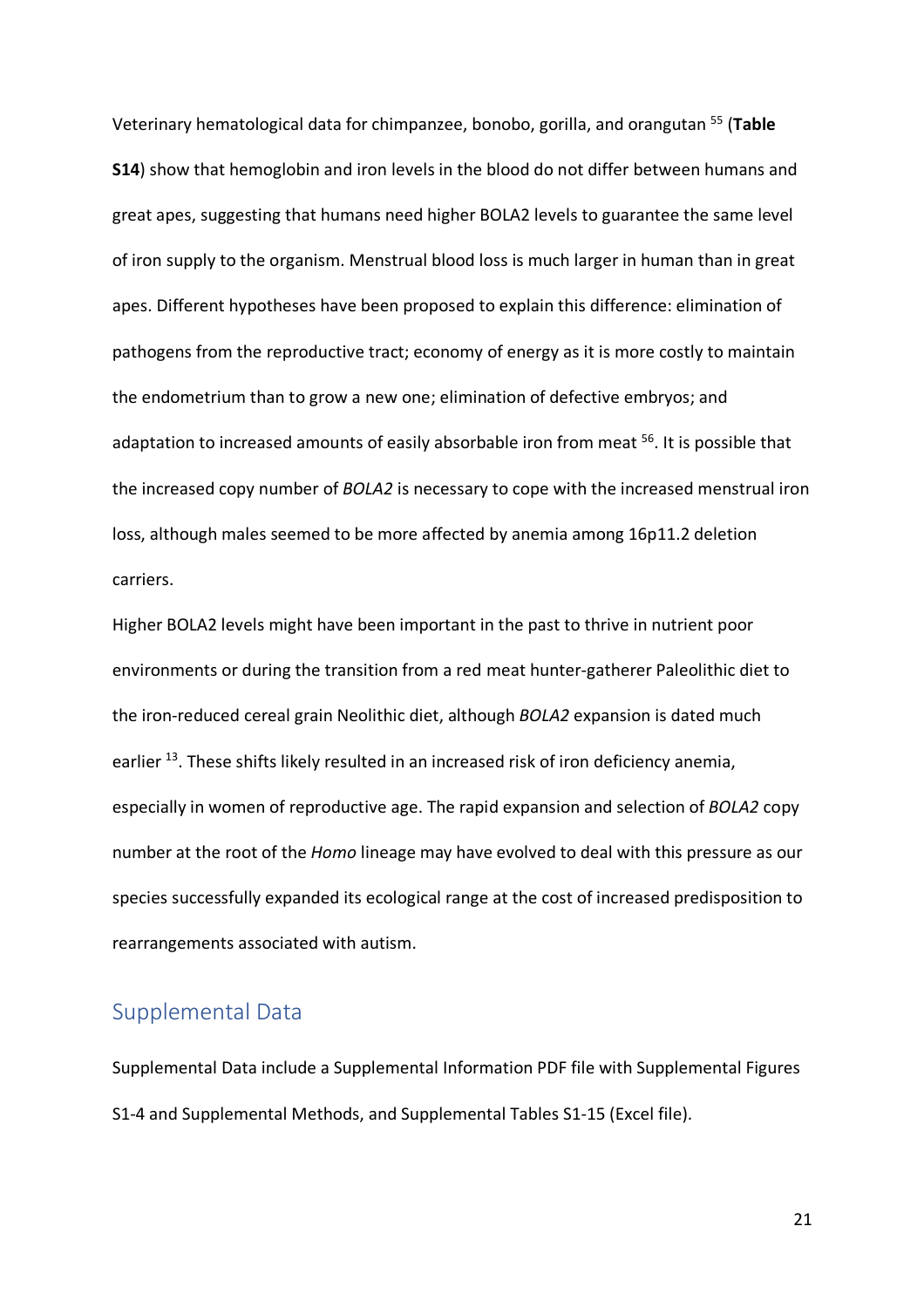### Acknowledgements

We thank families participating to the SVIP and the 16p11.2 Consortium cohorts. GG is recipient of a Pro-Women Scholarship from the Faculty of Biology and Medicine, University of Lausanne. This work was supported by grants from the Swiss National Science Foundation (31003A\_160203 and 31003A\_182632 to AR), National Institutes of Health (R01HG002385 to EEE), Horizon2020 Twinning project ePerMed (692145 to AR), Simons Foundation Autism Research Initiative (SFARI #303241 to EEE, #198677 to RAB, and #274424 to AR), INSERM, CNRS, University of Strasbourg (ANR-10-LABX-0030-INRT and ANR-10-INBS-07-03 PHENOMIN to YH), framework program Investissements d'Avenir (ANR-10-IDEX-0002-02 to YH). This research has been conducted using the UK Biobank resource (#16389). The funders had no role in study design, data collection and analysis, decision to publish, or preparation of the manuscript. EEE is an investigator of the Howard Hughes Medical Institute. We thank Jacques S. Beckmann for helpful discussions.

## Declaration of Interests

Evan E. Eichler is on the scientific advisory board (SAB) of DNAnexus, Inc.

### 16p11.2 Consortium members

Giuliana Giannuzzi, Katrin Männik, Catia Attanasio, Pasquelena De Nittis, Sandra Martin, Sébastien Jacquemont, Armand Bottani, Marion Gérard, Sacha Weber, Aurélia Jacquette, Fabien Lesne, Bertrand Isidor, Cédric Le Caignec, Mathilde Nizon, Catherine Vincent-Delorme, Brigitte Gilbert-Dussardier, Aurora Currò, Alessandra Renieri, Daniela Giachino, Alfredo Brusco, Alexandre Reymond. The affiliations and email addresses of the members of the 16p11.2 Consortium are listed in **Table S15**.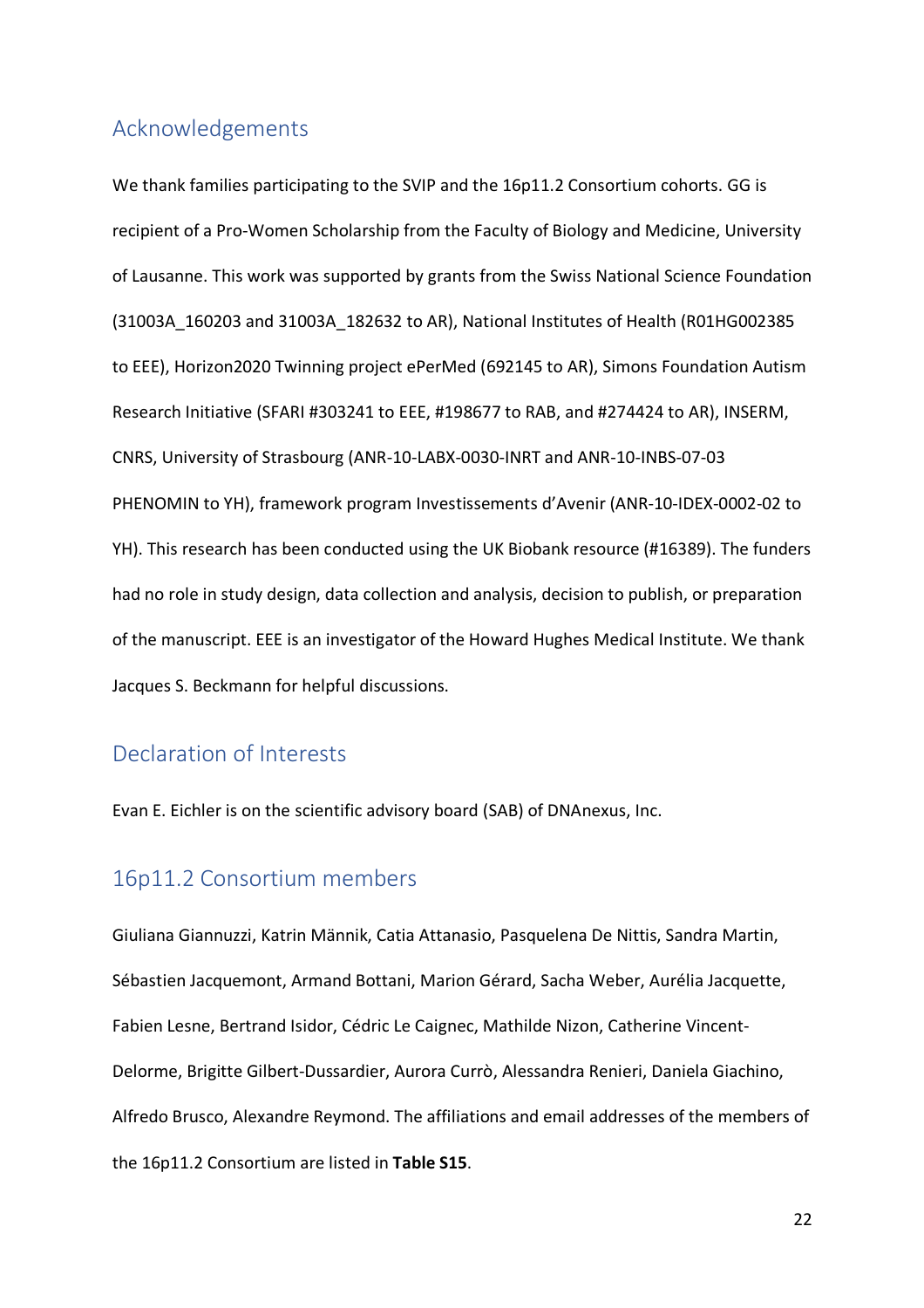## References

- 1. Loviglio, M.N., Arbogast, T., Jonch, A.E., Collins, S.C., Popadin, K., Bonnet, C.S., Giannuzzi, G., Maillard, A.M., Jacquemont, S., p, C., et al. (2017). The Immune Signaling Adaptor LAT Contributes to the Neuroanatomical Phenotype of 16p11.2 BP2-BP3 CNVs. Am J Hum Genet 101, 564-577.
- 2. Zufferey, F., Sherr, E.H., Beckmann, N.D., Hanson, E., Maillard, A.M., Hippolyte, L., Mace, A., Ferrari, C., Kutalik, Z., Andrieux, J., et al. (2012). A 600 kb deletion syndrome at 16p11.2 leads to energy imbalance and neuropsychiatric disorders. J Med Genet 49, 660-668.
- 3. McCarthy, S.E., Makarov, V., Kirov, G., Addington, A.M., McClellan, J., Yoon, S., Perkins, D.O., Dickel, D.E., Kusenda, M., Krastoshevsky, O., et al. (2009). Microduplications of 16p11.2 are associated with schizophrenia. Nat Genet 41, 1223-1227.
- 4. Weiss, L.A., Shen, Y., Korn, J.M., Arking, D.E., Miller, D.T., Fossdal, R., Saemundsen, E., Stefansson, H., Ferreira, M.A., Green, T., et al. (2008). Association between microdeletion and microduplication at 16p11.2 and autism. N Engl J Med 358, 667- 675.
- 5. D'Angelo, D., Lebon, S., Chen, Q., Martin-Brevet, S., Snyder, L.G., Hippolyte, L., Hanson, E., Maillard, A.M., Faucett, W.A., Mace, A., et al. (2016). Defining the Effect of the 16p11.2 Duplication on Cognition, Behavior, and Medical Comorbidities. JAMA Psychiatry 73, 20-30.
- 6. Marshall, C.R., Howrigan, D.P., Merico, D., Thiruvahindrapuram, B., Wu, W., Greer, D.S., Antaki, D., Shetty, A., Holmans, P.A., Pinto, D., et al. (2017). Contribution of copy number variants to schizophrenia from a genome-wide study of 41,321 subjects. Nat Genet 49, 27-35.
- 7. Jacquemont, S., Reymond, A., Zufferey, F., Harewood, L., Walters, R.G., Kutalik, Z., Martinet, D., Shen, Y., Valsesia, A., Beckmann, N.D., et al. (2011). Mirror extreme BMI phenotypes associated with gene dosage at the chromosome 16p11.2 locus. Nature 478, 97-102.
- 8. Maillard, A.M., Ruef, A., Pizzagalli, F., Migliavacca, E., Hippolyte, L., Adaszewski, S., Dukart, J., Ferrari, C., Conus, P., Mannik, K., et al. (2015). The 16p11.2 locus modulates brain structures common to autism, schizophrenia and obesity. Mol Psychiatry 20, 140- 147.
- 9. Shinawi, M., Liu, P., Kang, S.H., Shen, J., Belmont, J.W., Scott, D.A., Probst, F.J., Craigen, W.J., Graham, B.H., Pursley, A., et al. (2010). Recurrent reciprocal 16p11.2 rearrangements associated with global developmental delay, behavioural problems, dysmorphism, epilepsy, and abnormal head size. J Med Genet 47, 332-341.
- 10. Walters, R.G., Jacquemont, S., Valsesia, A., de Smith, A.J., Martinet, D., Andersson, J., Falchi, M., Chen, F., Andrieux, J., Lobbens, S., et al. (2010). A new highly penetrant form of obesity due to deletions on chromosome 16p11.2. Nature 463, 671-675.
- 11. Martin-Brevet, S., Rodriguez-Herreros, B., Nielsen, J.A., Moreau, C., Modenato, C., Maillard, A.M., Pain, A., Richetin, S., Jonch, A.E., Qureshi, A.Y., et al. (2018). Quantifying the Effects of 16p11.2 Copy Number Variants on Brain Structure: A Multisite Genetic-First Study. Biol Psychiatry 84, 253-264.
- 12. Männik, K., Arbogast, T., Lepamets, M., Lepik, K., Pellaz, A., Ademi, H., Kupchinsky, Z.A., Ellegood, J., Attanasio, C., Messina, A., et al. (2019). Leveraging biobank-scale rare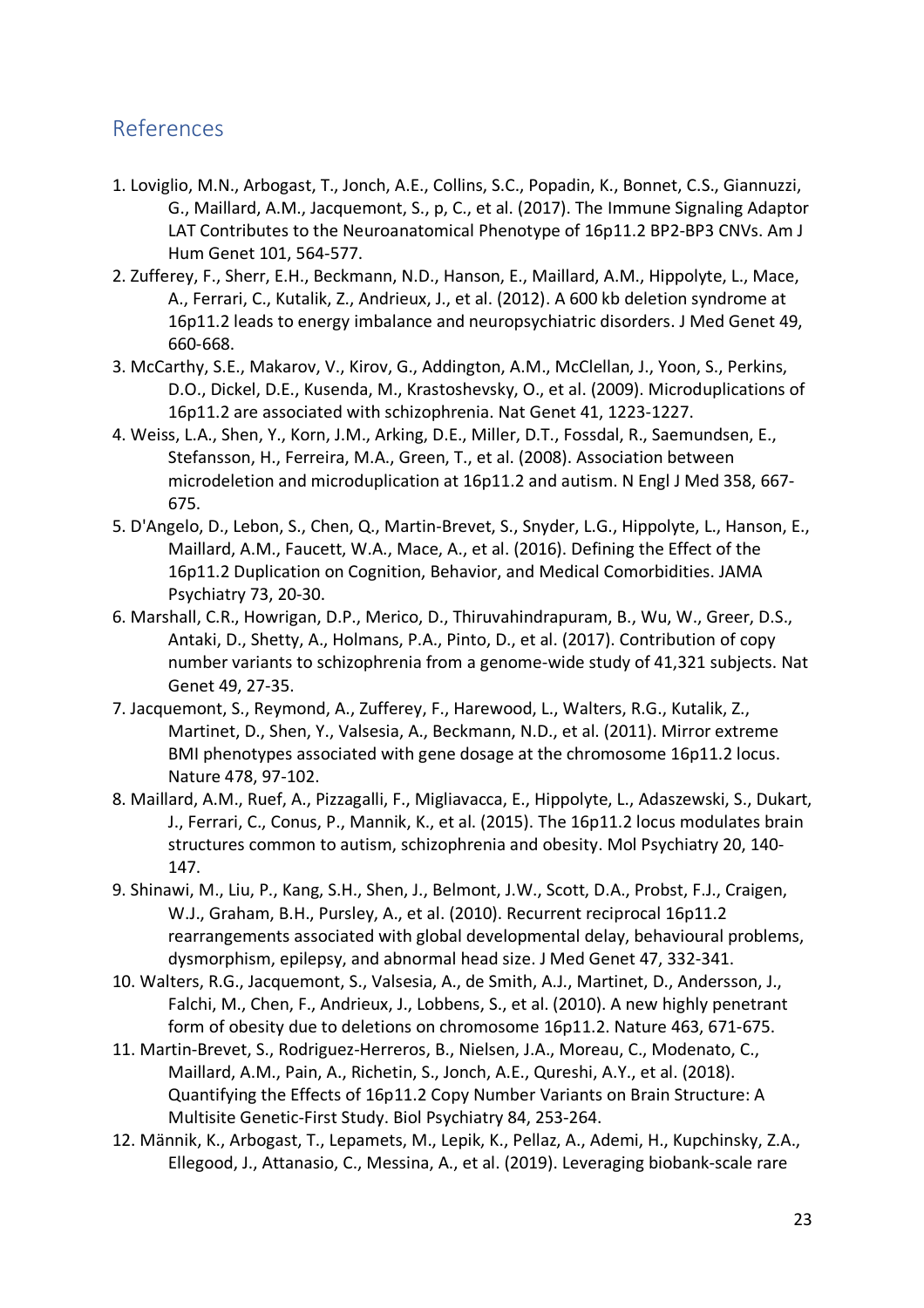and common variant analyses to identify <em>ASPHD1</em> as the main driver of reproductive traits in the 16p11.2 locus. bioRxiv, 716415.

- 13. Nuttle, X., Giannuzzi, G., Duyzend, M.H., Schraiber, J.G., Narvaiza, I., Sudmant, P.H., Penn, O., Chiatante, G., Malig, M., Huddleston, J., et al. (2016). Emergence of a Homo sapiens-specific gene family and chromosome 16p11.2 CNV susceptibility. Nature 536, 205-209.
- 14. Johnson, M.E., Viggiano, L., Bailey, J.A., Abdul-Rauf, M., Goodwin, G., Rocchi, M., and Eichler, E.E. (2001). Positive selection of a gene family during the emergence of humans and African apes. Nature 413, 514-519.
- 15. Marchetto, M.C.N., Narvaiza, I., Denli, A.M., Benner, C., Lazzarini, T.A., Nathanson, J.L., Paquola, A.C.M., Desai, K.N., Herai, R.H., Weitzman, M.D., et al. (2013). Differential L1 regulation in pluripotent stem cells of humans and apes. Nature 503, 525-529.
- 16. Li, H., Mapolelo, D.T., Randeniya, S., Johnson, M.K., and Outten, C.E. (2012). Human glutaredoxin 3 forms [2Fe-2S]-bridged complexes with human BolA2. Biochemistry 51, 1687-1696.
- 17. Banci, L., Camponeschi, F., Ciofi-Baffoni, S., and Muzzioli, R. (2015). Elucidating the Molecular Function of Human BOLA2 in GRX3-Dependent Anamorsin Maturation Pathway. J Am Chem Soc 137, 16133-16143.
- 18. Frey, A.G., Palenchar, D.J., Wildemann, J.D., and Philpott, C.C. (2016). A Glutaredoxin.BolA Complex Serves as an Iron-Sulfur Cluster Chaperone for the Cytosolic Cluster Assembly Machinery. J Biol Chem 291, 22344-22356.
- 19. Zhang, Y., Lyver, E.R., Nakamaru-Ogiso, E., Yoon, H., Amutha, B., Lee, D.W., Bi, E., Ohnishi, T., Daldal, F., Pain, D., et al. (2008). Dre2, a conserved eukaryotic Fe/S cluster protein, functions in cytosolic Fe/S protein biogenesis. Mol Cell Biol 28, 5569- 5582.
- 20. Li, H., and Outten, C.E. (2012). Monothiol CGFS glutaredoxins and BolA-like proteins: [2Fe-2S] binding partners in iron homeostasis. Biochemistry 51, 4377-4389.
- 21. Kumanovics, A., Chen, O.S., Li, L., Bagley, D., Adkins, E.M., Lin, H., Dingra, N.N., Outten, C.E., Keller, G., Winge, D., et al. (2008). Identification of FRA1 and FRA2 as genes involved in regulating the yeast iron regulon in response to decreased mitochondrial iron-sulfur cluster synthesis. J Biol Chem 283, 10276-10286.
- 22. Haunhorst, P., Hanschmann, E.M., Brautigam, L., Stehling, O., Hoffmann, B., Muhlenhoff, U., Lill, R., Berndt, C., and Lillig, C.H. (2013). Crucial function of vertebrate glutaredoxin 3 (PICOT) in iron homeostasis and hemoglobin maturation. Mol Biol Cell 24, 1895-1903.
- 23. Shibayama, H., Takai, E., Matsumura, I., Kouno, M., Morii, E., Kitamura, Y., Takeda, J., and Kanakura, Y. (2004). Identification of a cytokine-induced antiapoptotic molecule anamorsin essential for definitive hematopoiesis. J Exp Med 199, 581-592.
- 24. World Health Organization. (2011). Haemoglobin concentrations for the diagnosis of anaemia and assessment of severity.
	- https://www.who.int/vmnis/indicators/haemoglobin.pdf.
- 25. R Core Team. (2017). R: A language and environment for statistical computing. https://www.r-project.org/.
- 26. Sudlow, C., Gallacher, J., Allen, N., Beral, V., Burton, P., Danesh, J., Downey, P., Elliott, P., Green, J., Landray, M., et al. (2015). UK biobank: an open access resource for identifying the causes of a wide range of complex diseases of middle and old age. PLoS Med 12, e1001779.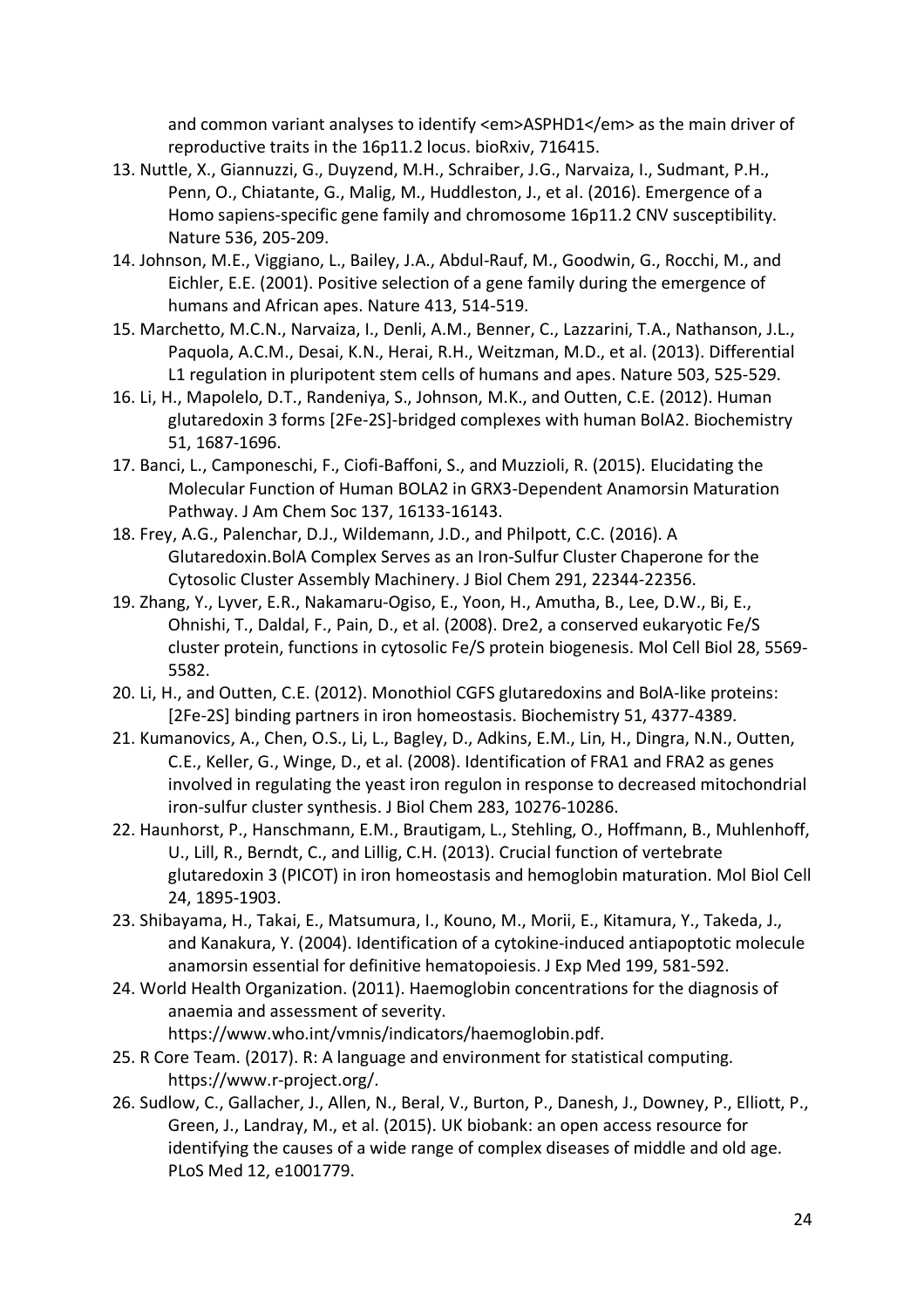- 27. Wang, K., Li, M., Hadley, D., Liu, R., Glessner, J., Grant, S.F., Hakonarson, H., and Bucan, M. (2007). PennCNV: an integrated hidden Markov model designed for highresolution copy number variation detection in whole-genome SNP genotyping data. Genome Res 17, 1665-1674.
- 28. Mace, A., Tuke, M.A., Beckmann, J.S., Lin, L., Jacquemont, S., Weedon, M.N., Reymond, A., and Kutalik, Z. (2016). New quality measure for SNP array based CNV detection. Bioinformatics 32, 3298-3305.
- 29. Crawford, K., Bracher-Smith, M., Owen, D., Kendall, K.M., Rees, E., Pardinas, A.F., Einon, M., Escott-Price, V., Walters, J.T.R., O'Donovan, M.C., et al. (2019). Medical consequences of pathogenic CNVs in adults: analysis of the UK Biobank. J Med Genet 56, 131-138.
- 30. Arbogast, T., Ouagazzal, A.M., Chevalier, C., Kopanitsa, M., Afinowi, N., Migliavacca, E., Cowling, B.S., Birling, M.C., Champy, M.F., Reymond, A., et al. (2016). Reciprocal Effects on Neurocognitive and Metabolic Phenotypes in Mouse Models of 16p11.2 Deletion and Duplication Syndromes. PLoS Genet 12, e1005709.
- 31. Skarnes, W.C., Rosen, B., West, A.P., Koutsourakis, M., Bushell, W., Iyer, V., Mujica, A.O., Thomas, M., Harrow, J., Cox, T., et al. (2011). A conditional knockout resource for the genome-wide study of mouse gene function. Nature 474, 337-342.
- 32. Kronenberg, Z.N., Fiddes, I.T., Gordon, D., Murali, S., Cantsilieris, S., Meyerson, O.S., Underwood, J.G., Nelson, B.J., Chaisson, M.J.P., Dougherty, M.L., et al. (2018). Highresolution comparative analysis of great ape genomes. Science 360.
- 33. Li, H. (2018). Minimap2: pairwise alignment for nucleotide sequences. Bioinformatics 34, 3094-3100.
- 34. Koren, S., Walenz, B.P., Berlin, K., Miller, J.R., Bergman, N.H., and Phillippy, A.M. (2017). Canu: scalable and accurate long-read assembly via adaptive k-mer weighting and repeat separation. Genome Res 27, 722-736.
- 35. Torrance, J.D., and Bothwell, T.H. (1980). Tissue iron stores. In Methods in Hematology, J.D. Cook, ed. (New York, Churchill Livingstone Press), pp 104-109.
- 36. Wickham, H. (2009). ggplot2: Elegant Graphics for Data Analysis.(Springer-Verlag New York).
- 37. Auguie, B. (2017). gridExtra: Miscellaneous Functions for "Grid" Graphics.
- 38. Wickham, H. (2007). Reshaping data with the reshape package. J Stat Softw 21, 1-20.
- 39. Migliavacca, E., Golzio, C., Mannik, K., Blumenthal, I., Oh, E.C., Harewood, L., Kosmicki, J.A., Loviglio, M.N., Giannuzzi, G., Hippolyte, L., et al. (2015). A Potential Contributory Role for Ciliary Dysfunction in the 16p11.2 600 kb BP4-BP5 Pathology. Am J Hum Genet 96, 784-796.
- 40. Beutler, E., Scott, S., Bishop, A., Margolis, N., Matsumoto, F., and Kuhl, W. (1973). Red cell aldolase deficiency and hemolytic anemia: a new syndrome. Trans Assoc Am Physicians 86, 154-166.
- 41. Ulirsch, J.C., Lareau, C.A., Bao, E.L., Ludwig, L.S., Guo, M.H., Benner, C., Satpathy, A.T., Kartha, V.K., Salem, R.M., Hirschhorn, J.N., et al. (2019). Interrogation of human hematopoiesis at single-cell and single-variant resolution. Nat Genet 51, 683-693.
- 42. Astle, W.J., Elding, H., Jiang, T., Allen, D., Ruklisa, D., Mann, A.L., Mead, D., Bouman, H., Riveros-Mckay, F., Kostadima, M.A., et al. (2016). The Allelic Landscape of Human Blood Cell Trait Variation and Links to Common Complex Disease. Cell 167, 1415- 1429 e1419.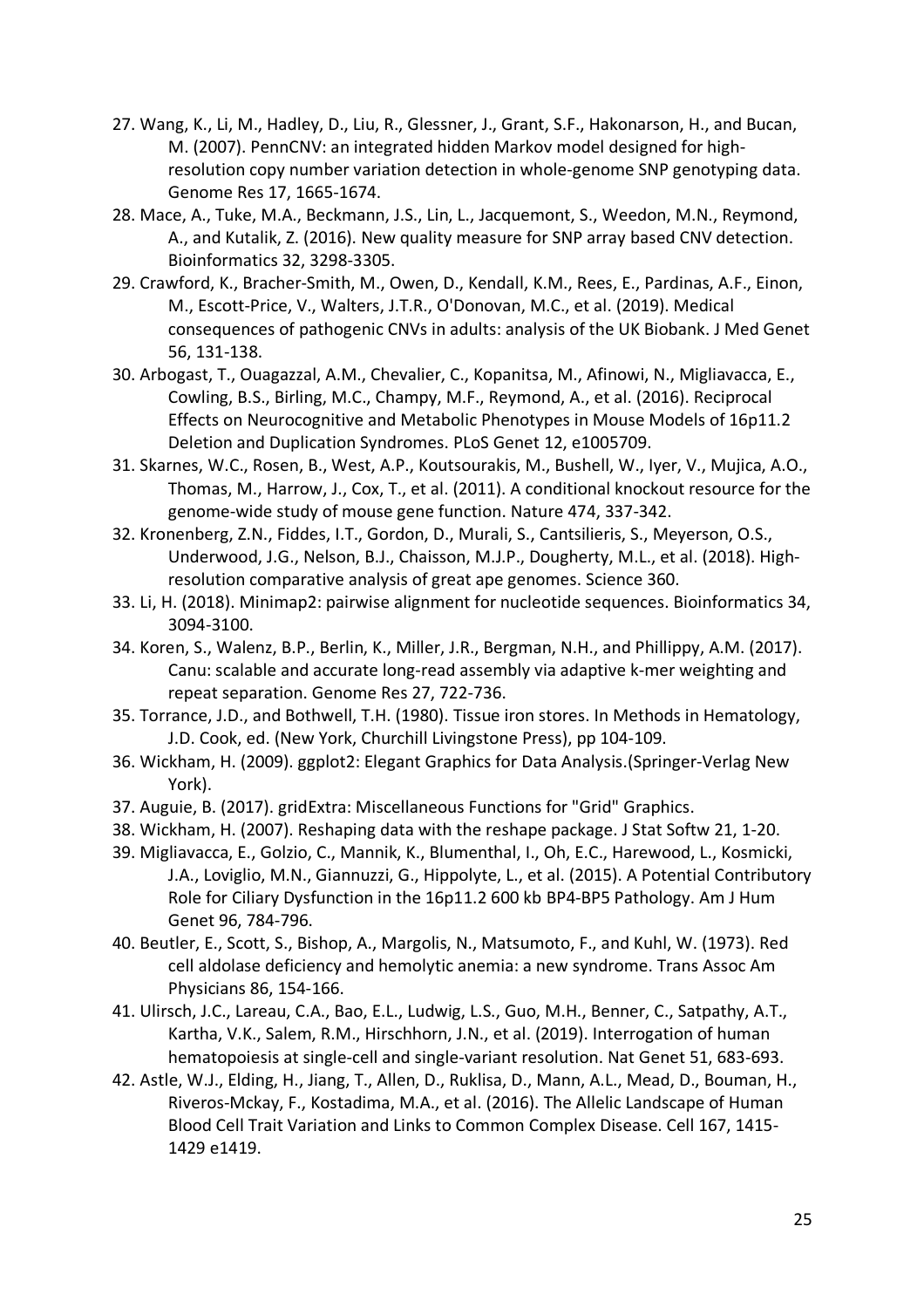- 43. Kanai, M., Akiyama, M., Takahashi, A., Matoba, N., Momozawa, Y., Ikeda, M., Iwata, N., Ikegawa, S., Hirata, M., Matsuda, K., et al. (2018). Genetic analysis of quantitative traits in the Japanese population links cell types to complex human diseases. Nat Genet 50, 390-400.
- 44. Horev, G., Ellegood, J., Lerch, J.P., Son, Y.E., Muthuswamy, L., Vogel, H., Krieger, A.M., Buja, A., Henkelman, R.M., Wigler, M., et al. (2011). Dosage-dependent phenotypes in models of 16p11.2 lesions found in autism. Proc Natl Acad Sci U S A 108, 17076- 17081.
- 45. Portmann, T., Yang, M., Mao, R., Panagiotakos, G., Ellegood, J., Dolen, G., Bader, P.L., Grueter, B.A., Goold, C., Fisher, E., et al. (2014). Behavioral abnormalities and circuit defects in the basal ganglia of a mouse model of 16p11.2 deletion syndrome. Cell Rep 7, 1077-1092.
- 46. Stefansson, H., Helgason, A., Thorleifsson, G., Steinthorsdottir, V., Masson, G., Barnard, J., Baker, A., Jonasdottir, A., Ingason, A., Gudnadottir, V.G., et al. (2005). A common inversion under selection in Europeans. Nat Genet 37, 129-137.
- 47. Koolen, D.A., Vissers, L.E., Pfundt, R., de Leeuw, N., Knight, S.J., Regan, R., Kooy, R.F., Reyniers, E., Romano, C., Fichera, M., et al. (2006). A new chromosome 17q21.31 microdeletion syndrome associated with a common inversion polymorphism. Nat Genet 38, 999-1001.
- 48. Park, M.J., Park, P.W., Seo, Y.H., Kim, K.H., Park, S.H., Jeong, J.H., and Ahn, J.Y. (2013). The relationship between iron parameters and platelet parameters in women with iron deficiency anemia and thrombocytosis. Platelets 24, 348-351.
- 49. Dan, K. (2005). Thrombocytosis in iron deficiency anemia. Intern Med 44, 1025-1026.
- 50. Kadikoylu, G., Yavasoglu, I., Bolaman, Z., and Senturk, T. (2006). Platelet parameters in women with iron deficiency anemia. J Natl Med Assoc 98, 398-402.
- 51. Pishesha, N., Thiru, P., Shi, J., Eng, J.C., Sankaran, V.G., and Lodish, H.F. (2014). Transcriptional divergence and conservation of human and mouse erythropoiesis. Proc Natl Acad Sci U S A 111, 4103-4108.
- 52. Beer, P.A., and Eaves, C.J. (2015). Modeling Normal and Disordered Human Hematopoiesis. Trends Cancer 1, 199-210.
- 53. Kassebaum, N.J., and Collaborators, G.B.D.A. (2016). The Global Burden of Anemia. Hematol Oncol Clin North Am 30, 247-308.
- 54. (2012). Iron Physiology and Pathophysiology in Humans.
- 55. Miller, R.E., and Fowler, M.E. (2015). Fowler's Zoo and Wild Animal Medicine.
- 56. Denic, S., and Agarwal, M.M. (2007). Nutritional iron deficiency: an evolutionary perspective. Nutrition 23, 603-614.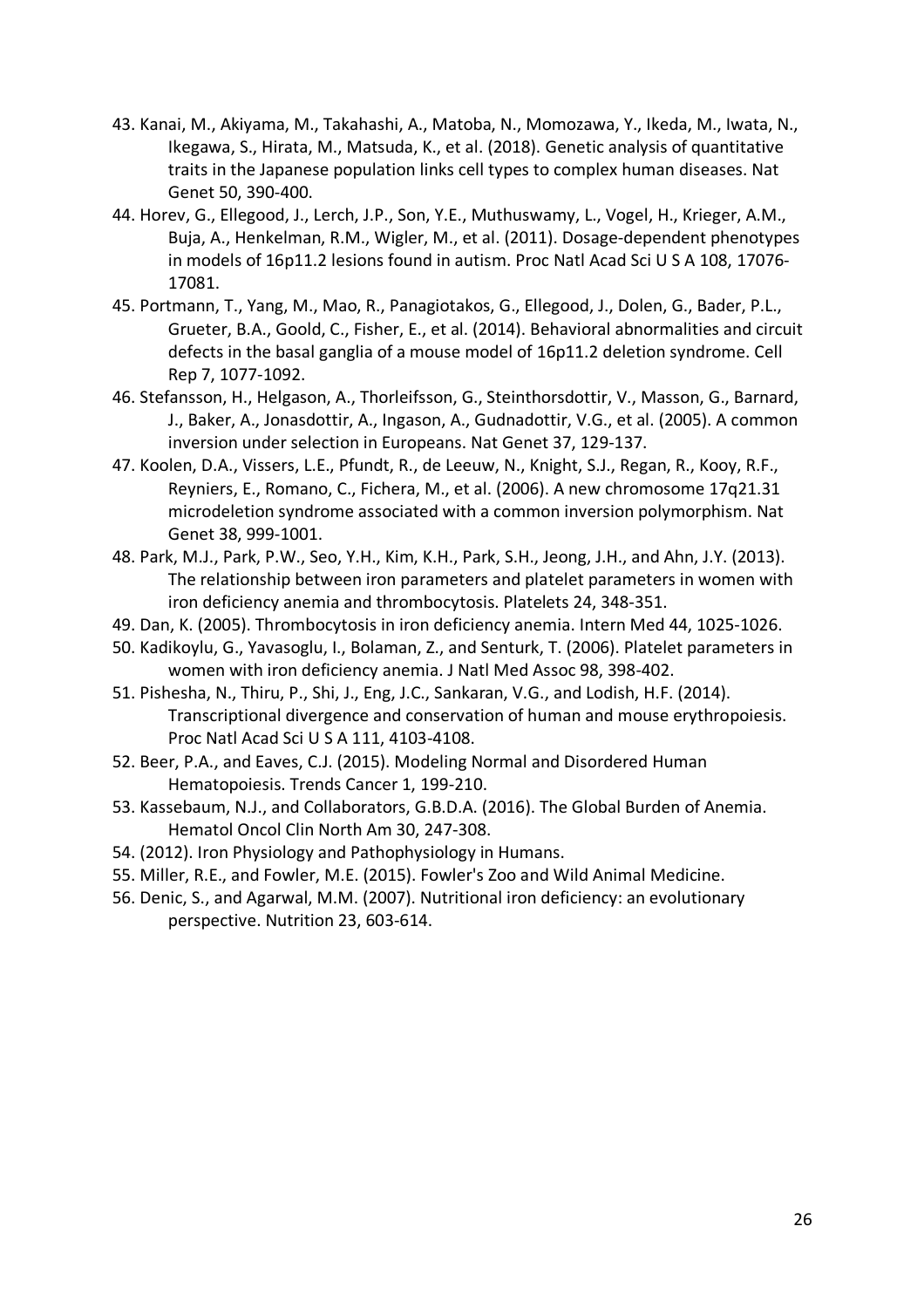## Figure titles and legends



**Figure 1**. **The 16p11.2 and** *BOLA2* **locus architecture. A)** Gene content of the most common human haplotype of the 16p11.2 BP4-BP5 region (*top*) and comparison with the syntenic single-copy region rearranged in 16p11.2 CNV mouse models 30 (*bottom*). Human singlecopy genes are grey-shaded; the *BOLA2*-*SLX1*-*SULT1A* human duplicon is green-shaded; the *NPIP* human duplicon is orange-shaded. At BP4, the *BOLA2B*, *SLX1B*, and *SULT1A4* paralogs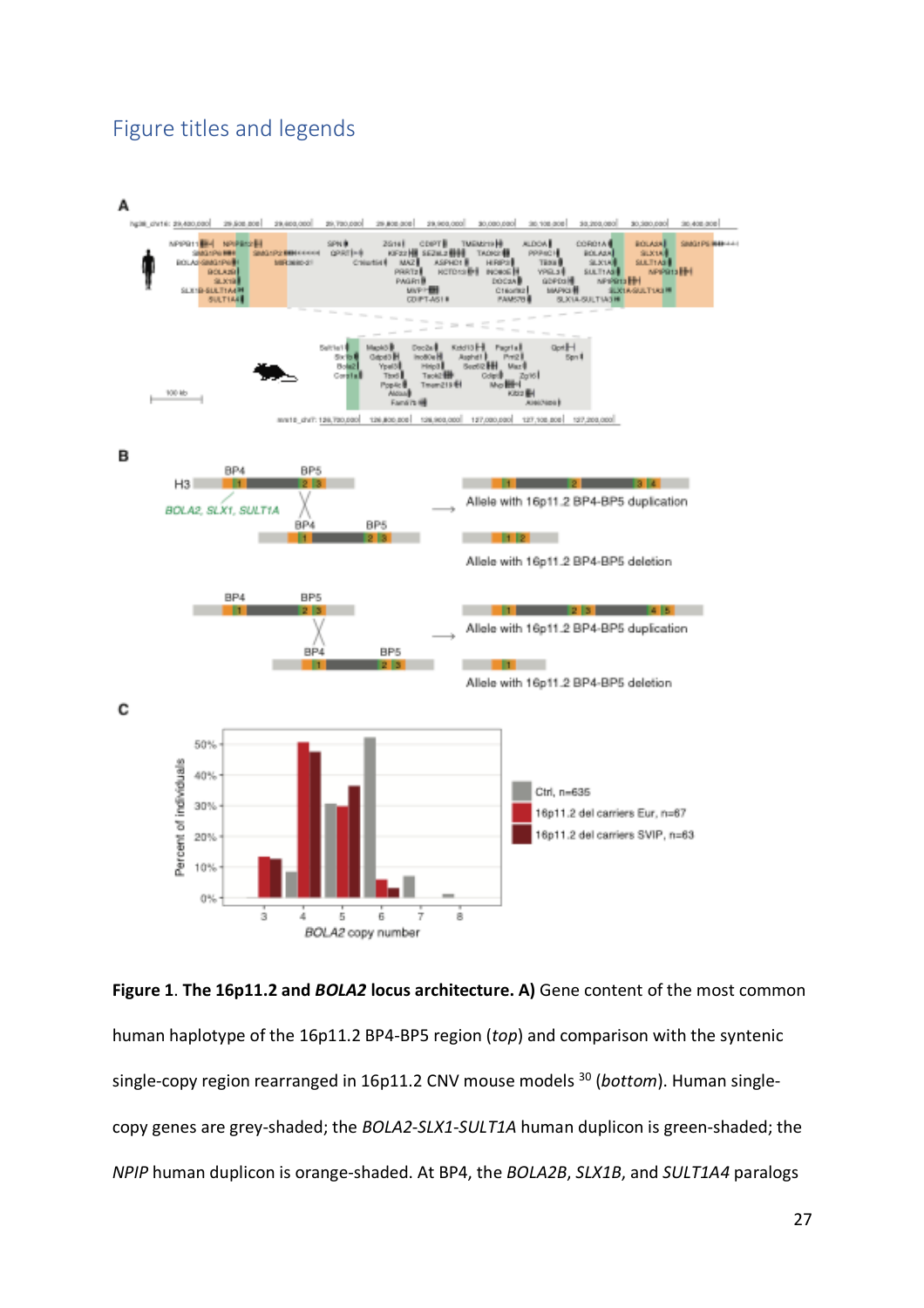map; at BP5, two copies of the *BOLA2A*, *SLX1A*, and *SULT1A3* map. **B)** Two examples of outcomes from non-allelic homologous recombination between copies of the *BOLA2*-*SLX1*- *SULT1A-NPIP* segment at BP4 and BP5 are presented. The BP4-BP5 structure corresponds to the most common H3 haplotype. For example, sequence misalignments could occur between one BP4 copy and either the distal (*top* panel) or proximal (*bottom* panel) BP5 copy. The resulting alleles with a BP4-BP5 duplication and deletion have, respectively, more and fewer copies of *BOLA2*, *SLX1*, *SULT1A*, and *NPIP* (right panels). Numbers count the number of copies of the *BOLA2*-*SLX1*-*SULT1A* green segment in each haplotype. **C)** *BOLA2* copy number in 635 European individuals from the 1000 Genomes Project and Human Genome Diversity Project (Ctrl), 67 16p11.2 BP4-BP5 deletion carriers from the European cohort, and 63 deletion carriers from the SVIP cohort.

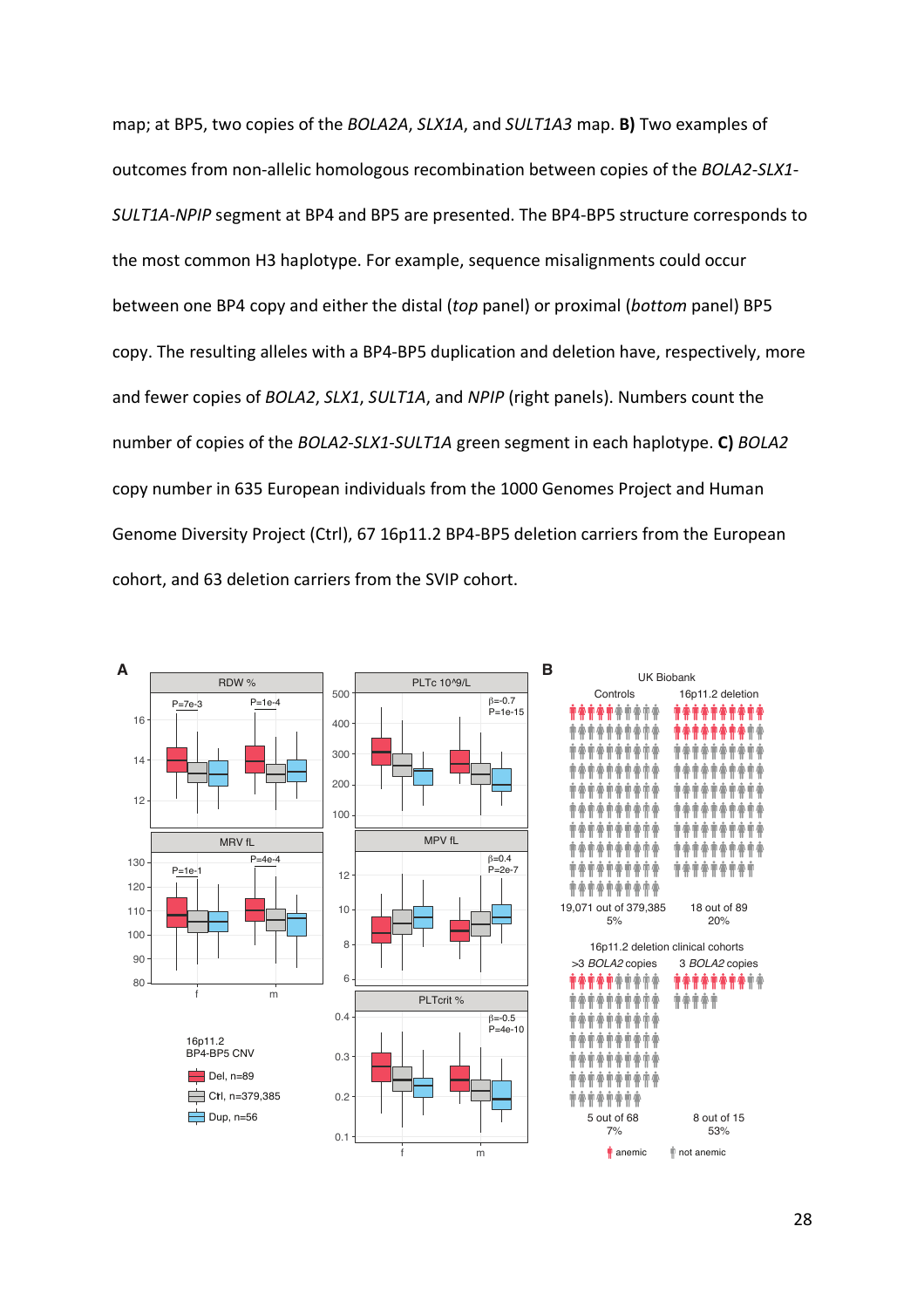# **Figure 2. Hematological parameters and anemia prevalence in 16p11.2 BP4-BP5 CNV carriers. A)** Red blood cell distribution width (RDW), mean reticulocyte volume (MRV), platelet count (PLTc), mean platelet volume (MPV), and platelet crit (PLTcrit) in 16p11.2 deletion and duplication carriers and control individuals of the UK Biobank (UKB). **B)** Prevalence of anemia in 379,385 control individuals and 89 16p11.2 deletion carriers of the UKB (*top*) and 83 16p11.2 deletion carriers of the SVIP and European cohorts stratified by *BOLA2* copy number (*bottom*).

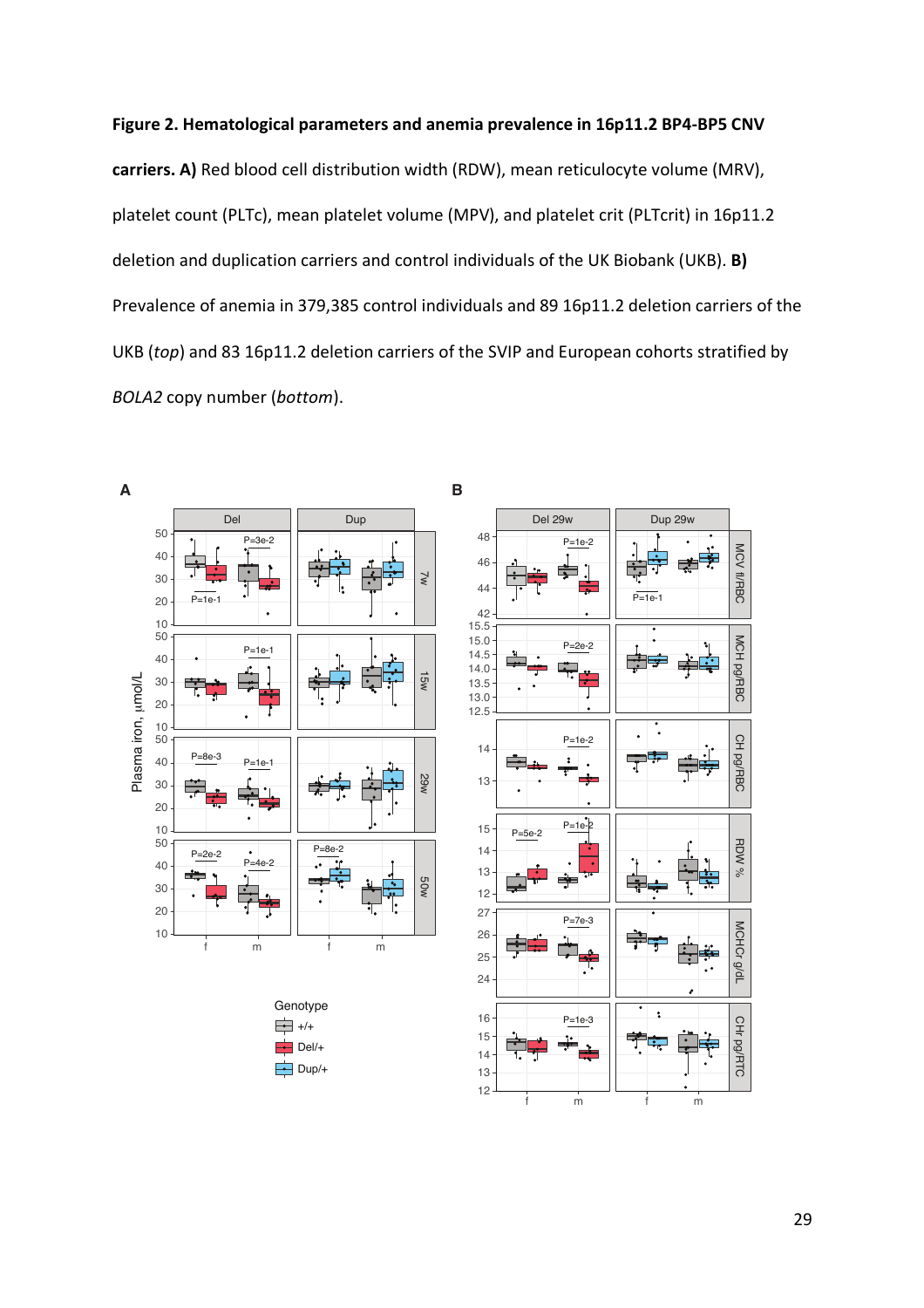**Figure 3. Blood traits of the** *Del/+* **and** *Dup/+* **mice. A)** Plasma iron level in *Del/+* and *Dup/+* mice and their wild-type littermates at different ages (f: female, m: male, w: weeks). **B)** Red blood cell traits in *Del/+* and *Dup/+* mice and their wild-type littermates at the age of 29 weeks. These traits are significantly different in at least two longitudinal measurements (**Tables S6 and S7**). *P* <= 0.1 are shown. (MCV: mean corpuscular volume, MCH: mean corpuscular hemoglobin, CH: red cell hemoglobin content, RDW: red cell distribution width, MCHCr: mean corpuscular hemoglobin concentration reticulocytes, CHr: red cell hemoglobin content reticulocytes.)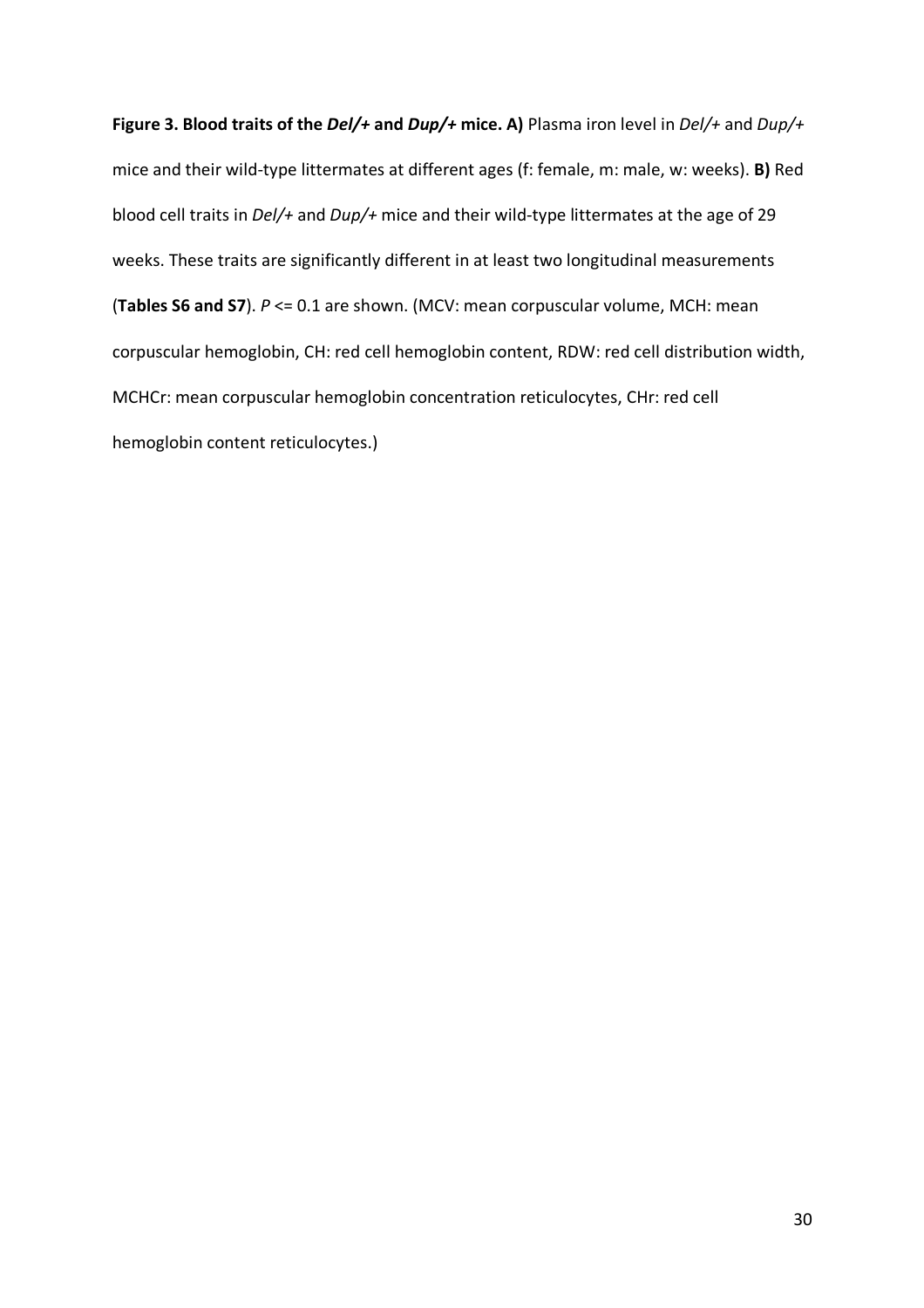

## **Figure 4. Characterization of the** *Bola2tm1* **knockout mouse line. A)** Mouse mating strategy of the Swiss *Bola2tm1* line and gender and genotype ratios observed. **B)** Longitudinal body